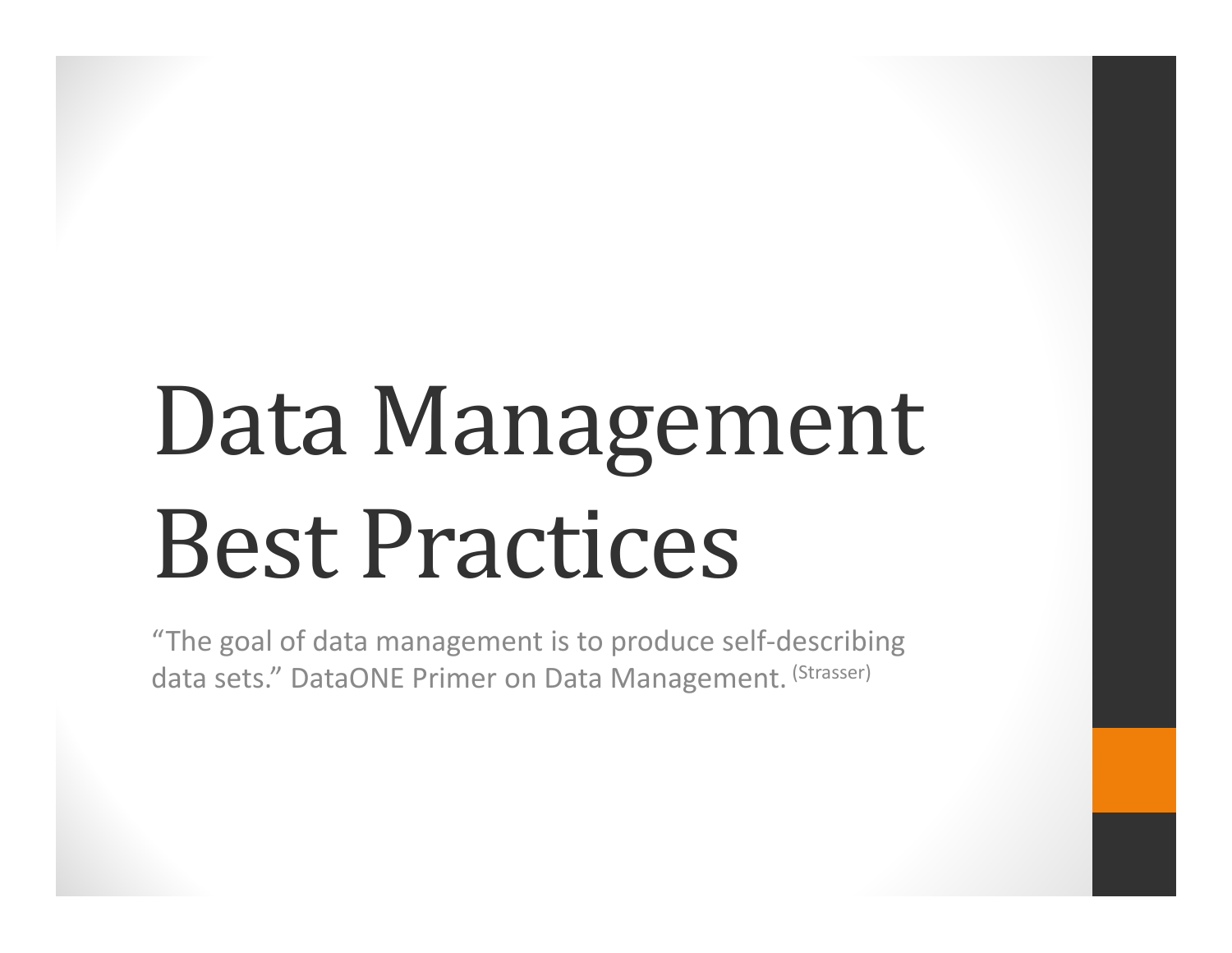#### What not to do.

Data Sharing and Management Snafu in 3 Short Acts: A data management horror story by Karen Hanson, Alisa Surkis and Karen Yacobucci. http://www.youtube.com/watch? v=N2zK3sAtr‐4



#### Don't be the brown bear.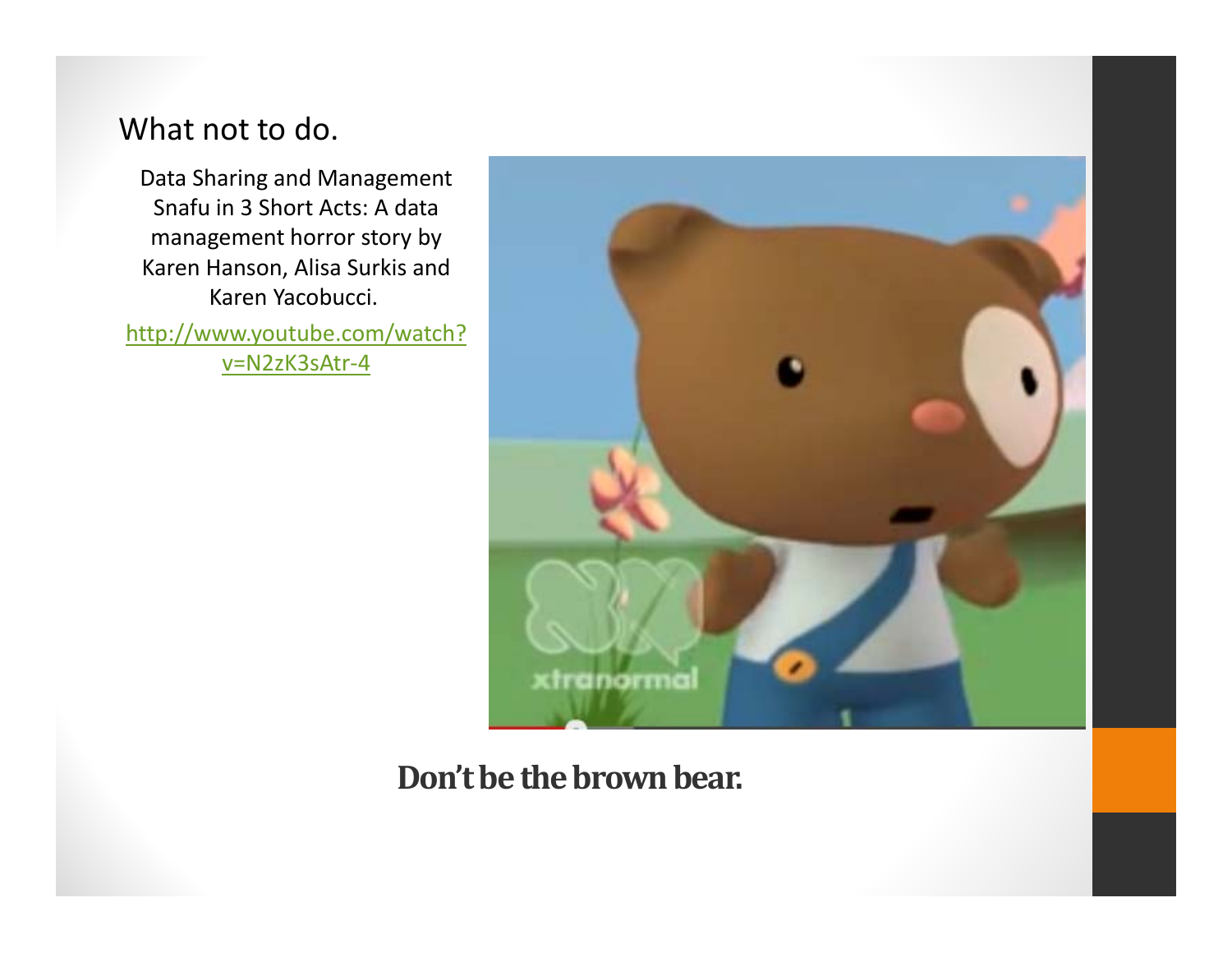### Why manage research data?

- •*You can find and understand your data when you need to use it*
- •*There is continuity if project staff leave or new researchers join*
- • *You can avoid unnecessary duplication e.g. re ‐collecting or re ‐ working data*
- • *Data underlying publications are maintained, allowing for validation of results*
- • *Data sharing leads to more collaboration and advances research*
- •*Research is more visible and has greater impact.*
- •*Other researchers can cite your data so you gain credit (Jones)*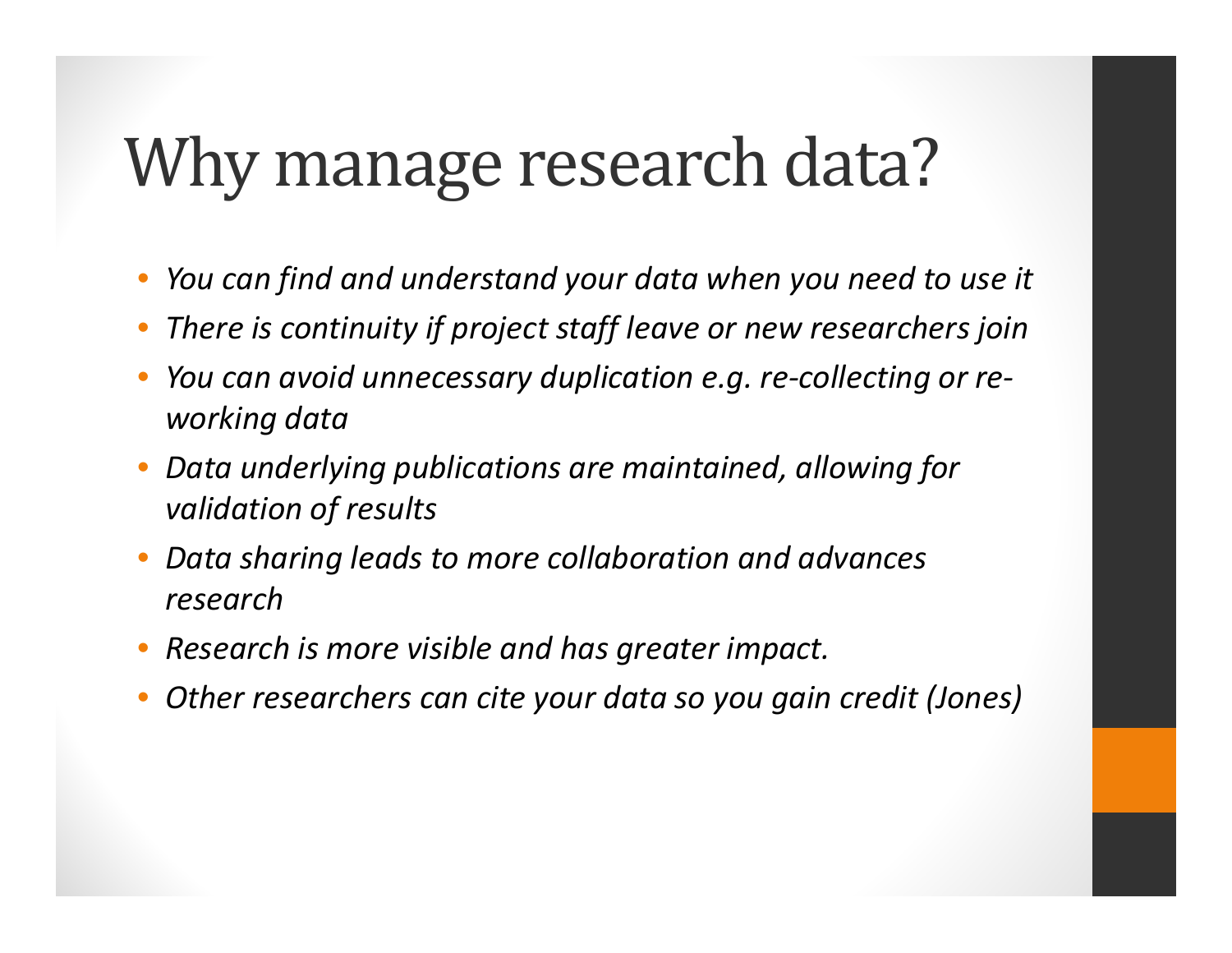#### NEH-ODH Proposals and Awards

#### **Application and Submission Information**

#### **7. Data Management Plan**

"Prepare a data management plan for the project. The plan should describe how the project team will manage and disseminate data generated or collected by the project… Include as an attachment (not to exceed two pages) a description of the project data management…"

http://www.neh.gov/files/grants/digital ‐humanities ‐start ‐sept ‐ 11 ‐2014.pdf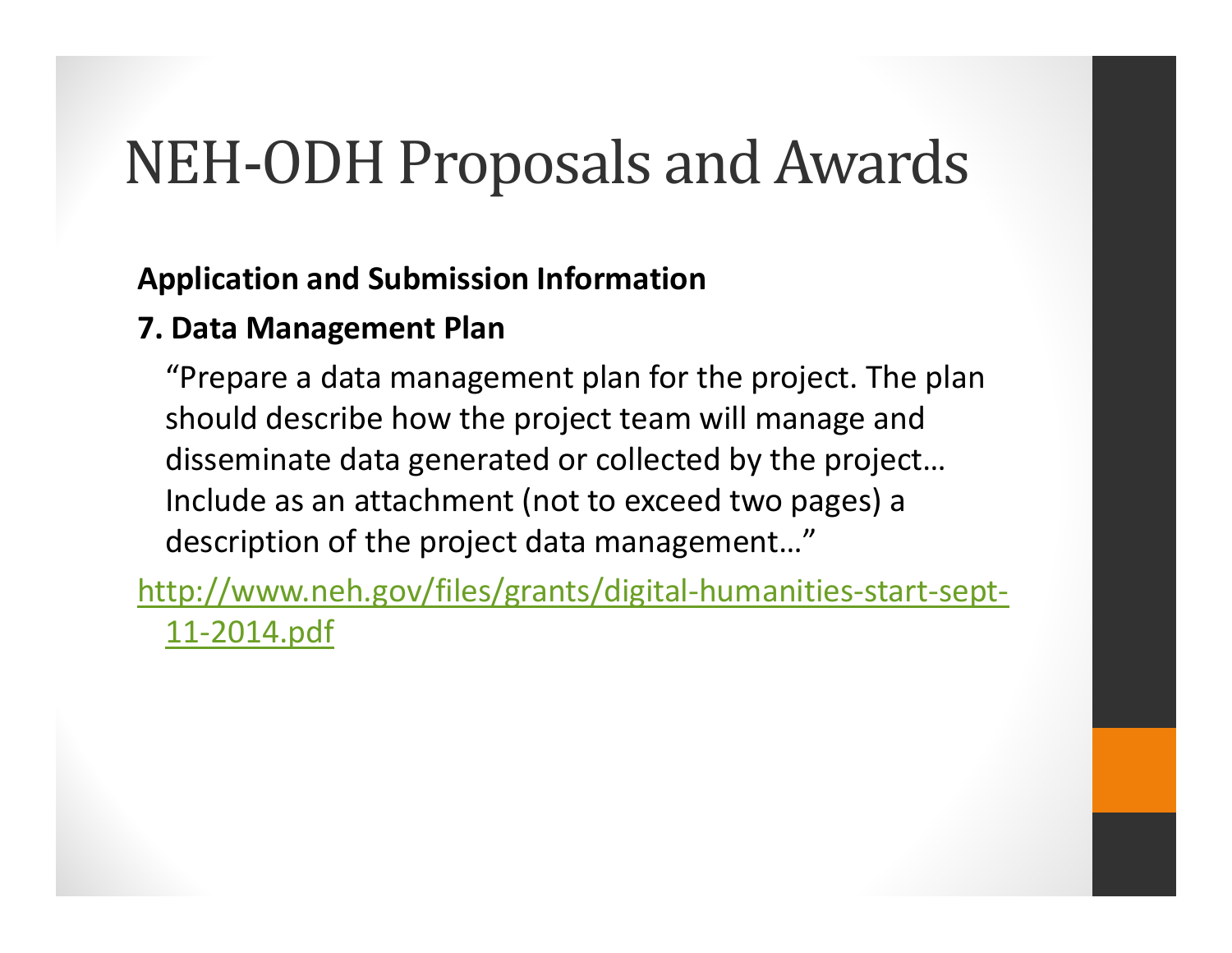# Data Management Best Practices

- $\bullet$ Data Management Plan
- $\bullet$ **•** File Management
- $\bullet$ **• Documentation**
- $\bullet$ Storage and backup
- •Long term planning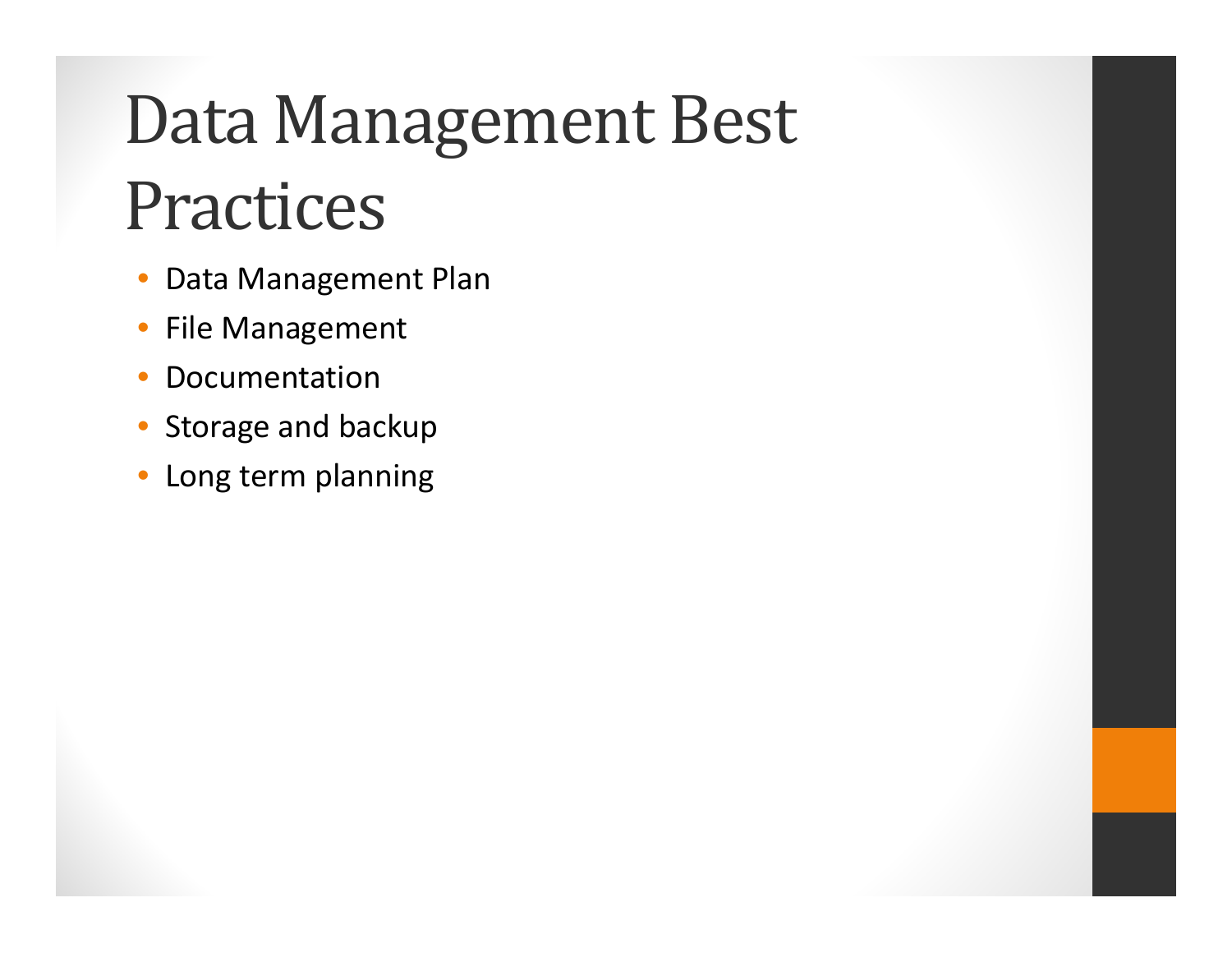# Data Management Plans (DMPs)

- •• DMPs for grant applications are a "light touch"
- •**•** Should be considered living documents
- •Can act as standard operating procedure
- •• Can help ensure documentation is complete
- •Can save time while writing up results for publication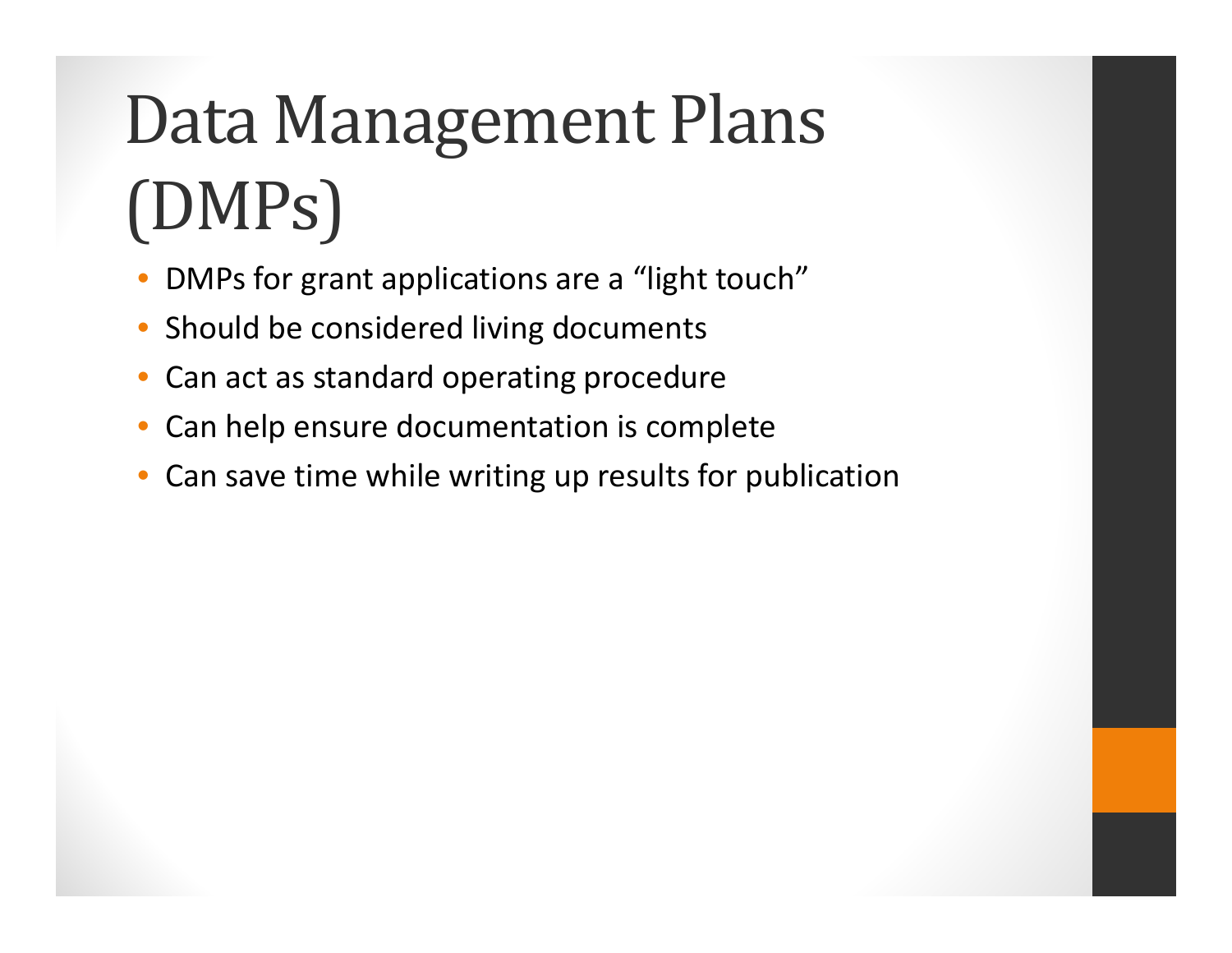#### Data Management Plans (DMPs)

- •What types of data will be created?
- $\bullet$  Who will own, have access to, and be responsible for managing these data?
- $\bullet$ • Are there legal or ethical restrictions on the data?
- • What equipment and methods will be used to capture and process data?
- $\bullet$ • Where will data be stored during and after?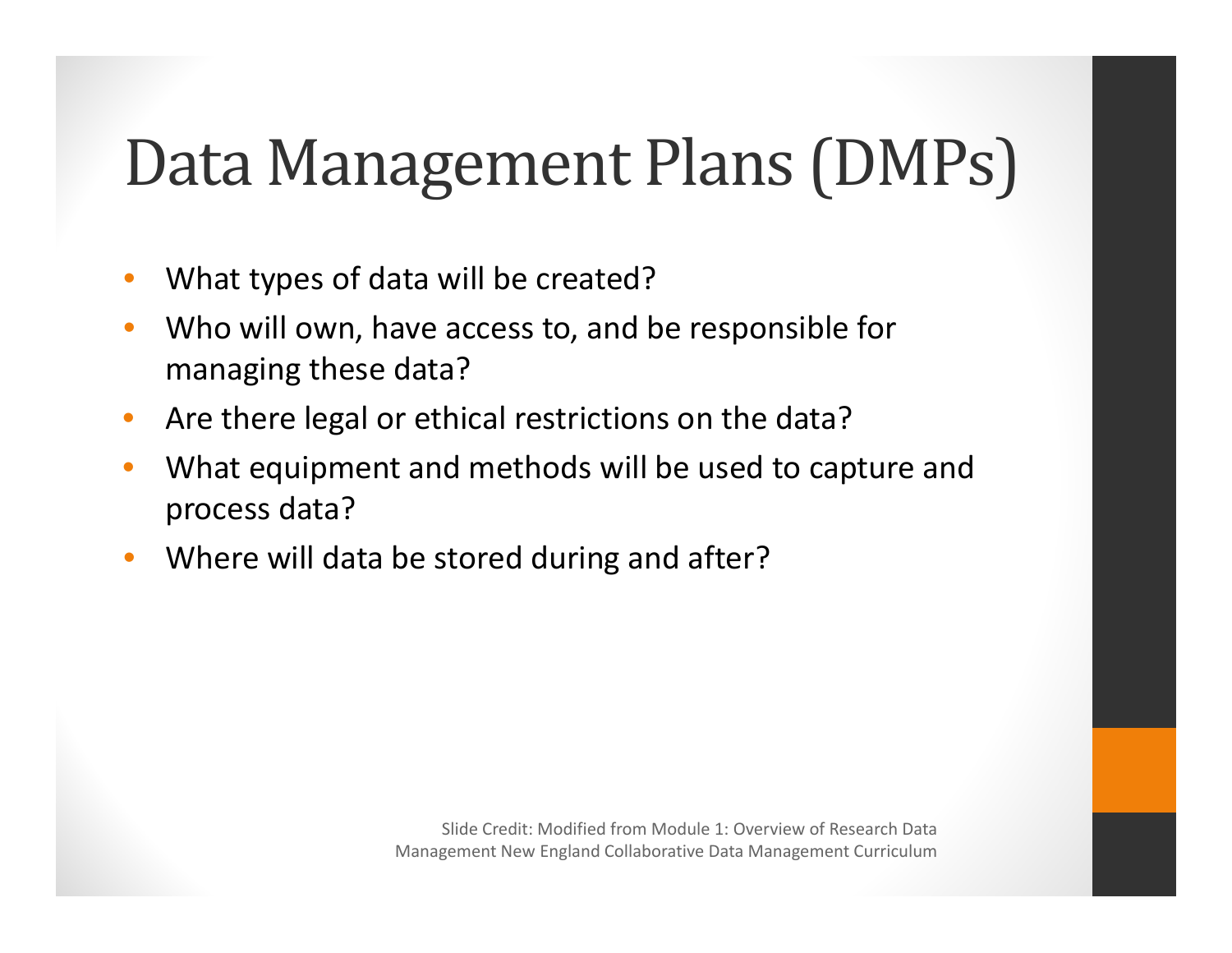#### **NEH Data Management Plans**

#### **1. Expected Data** (including):

- •types of data generated and shared, and under what conditions •how data are to be managed during the project including roles and responsibilities
- •limiting factors including legal and ethical restrictions
- •lowest level of aggregated data that will be shared
- •mechanism for sharing or making accessible to others
- •other types of information that should be maintained including documentation and metadata
- **2. Period of data retention**
- **3. Data formats and dissemination**
- **4. Data storage and preservation of access**

http://www.neh.gov/files/grants\_data\_management\_plans\_2014.pdf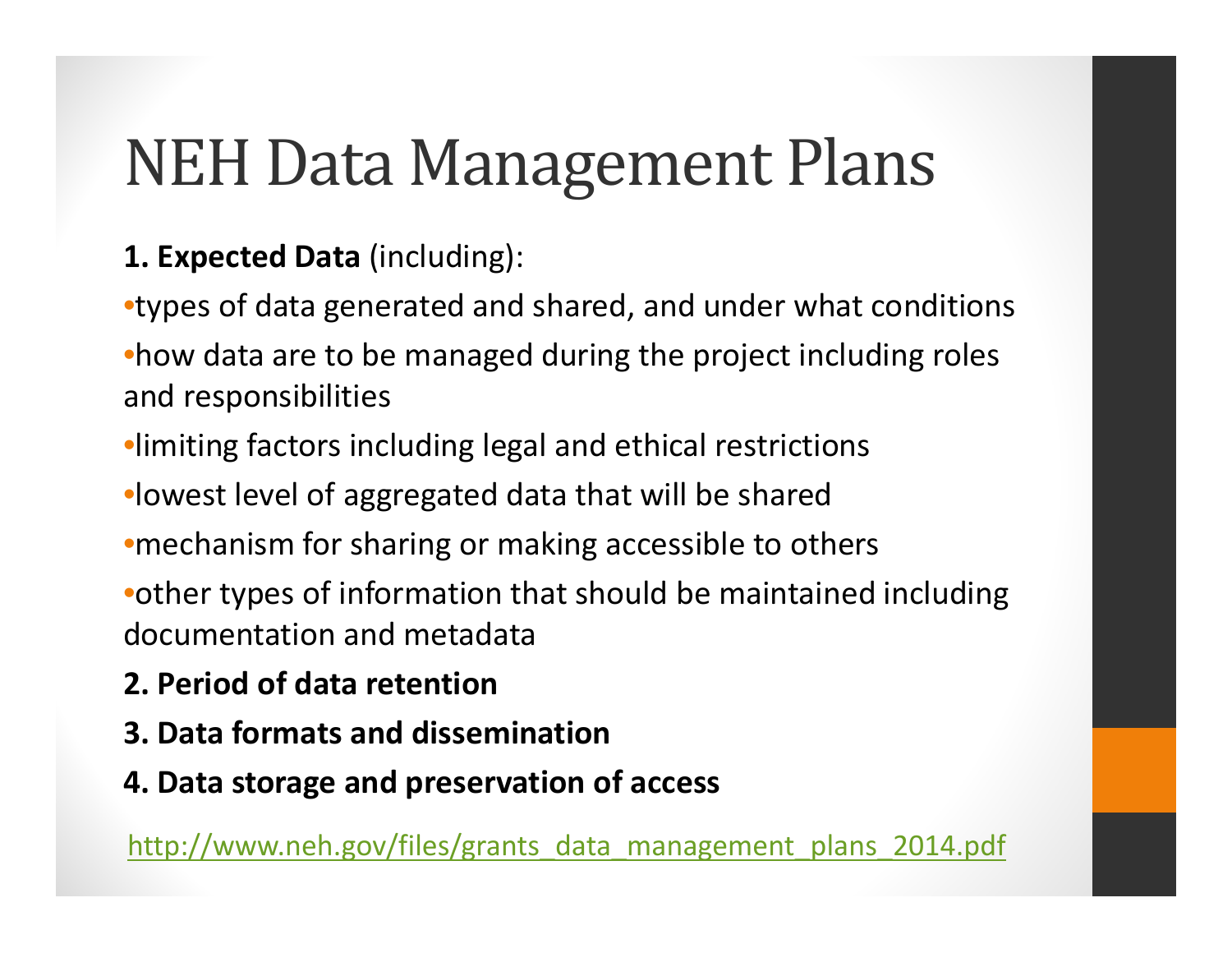# A Successful Data Management

### Plan…

#### **Data Management Plan**

A unified approach to preserving cultural software objects and their development histories

#### 1. Roles and responsibilities

This data management plan will be implemented and managed by Eric Kaltman, under the project supervision of Noah Wardrip-Fruin. Christy Caldwell will assist with transferring data to the University of California Curation Center (UC3). UC3 will have long-term responsibility for the permanent storage needs of the data. All transferred data will be made publically accessible.

#### 2. Expected data

We are developing an approach to preserving software objects. Therefore, our data is at two levels: the objects we are preserving, and the documentation of the preservation process.

The data from preservation objects will include:

- interview transcripts from Prom Week team members
- text files of correspondence, notes, academic papers and planning documentation from the development history of Prom Week

http://www.neh.gov/files/grants/university of california santa cruzpreserving cultural software objects and their development.pdf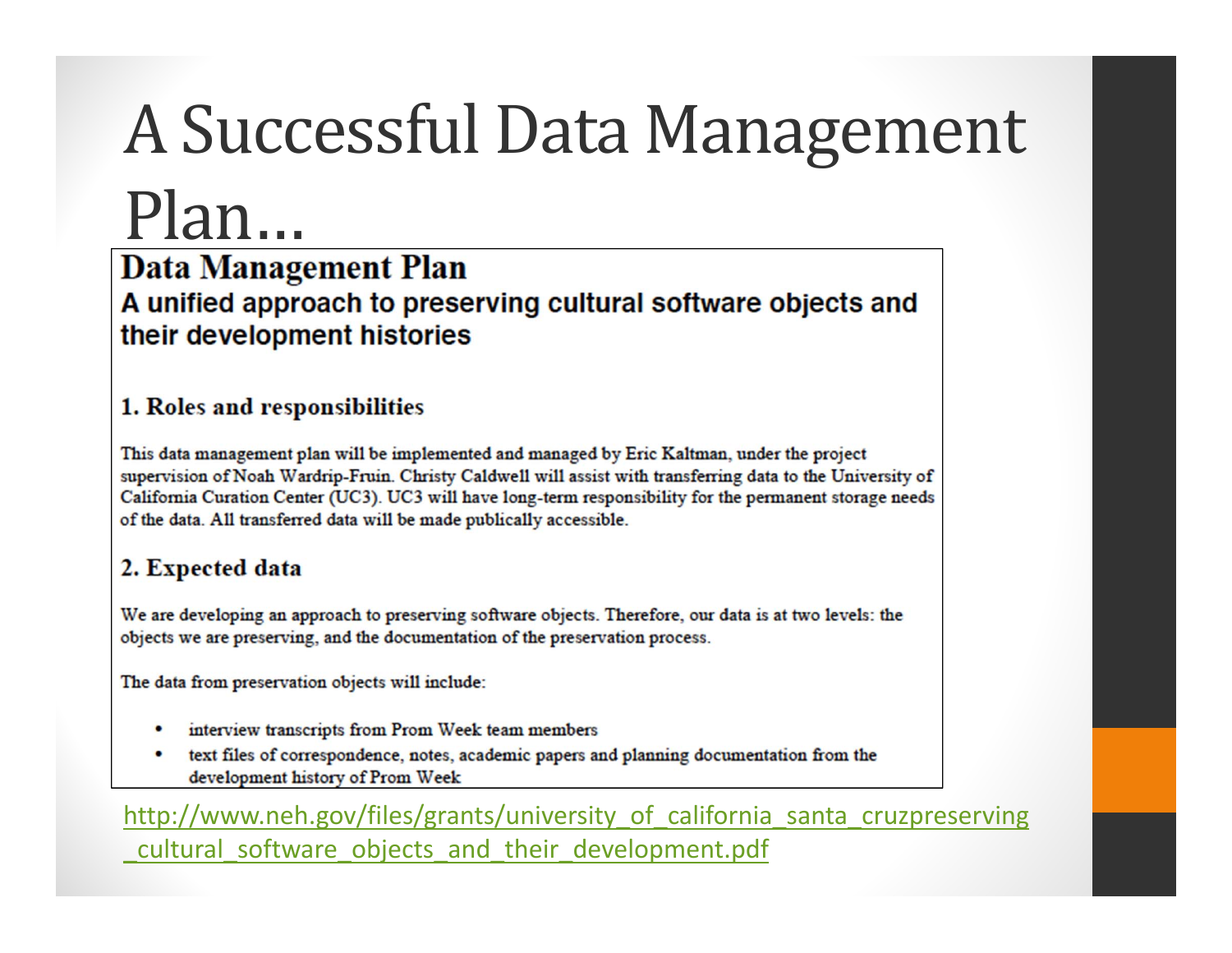### Data management plan help

- • DMPTool –Specific guidance for mostly U.S. funders, customized for Princeton. <u>http://dmptool.org</u>
- •• DMPOnline –From the U.K. https://dmponline.dcc.ac.uk/
- $\bullet$ ● MIT Data Planning Checklist http://libraries.mit.edu/guides/subjects/data ‐ management/checklist.html
- $\bullet$ ● DCC Checklist for a Data Management Plan - From the U.K. http://www.dcc.ac.uk/resources/data ‐management ‐plans/checklist
- • Jones, S. (2011). 'How to Develop a Data Management and Sharing Plan'. DCC How ‐to Guides. Edinburgh: Digital Curation Centre. Available online: http://www.dcc.ac.uk/resources/how-guides
- • DMP review and consultation services available from Princeton Library's RDMTeam, rdmteam@princeton.edu, http://library.princeton.edu/research ‐data ‐management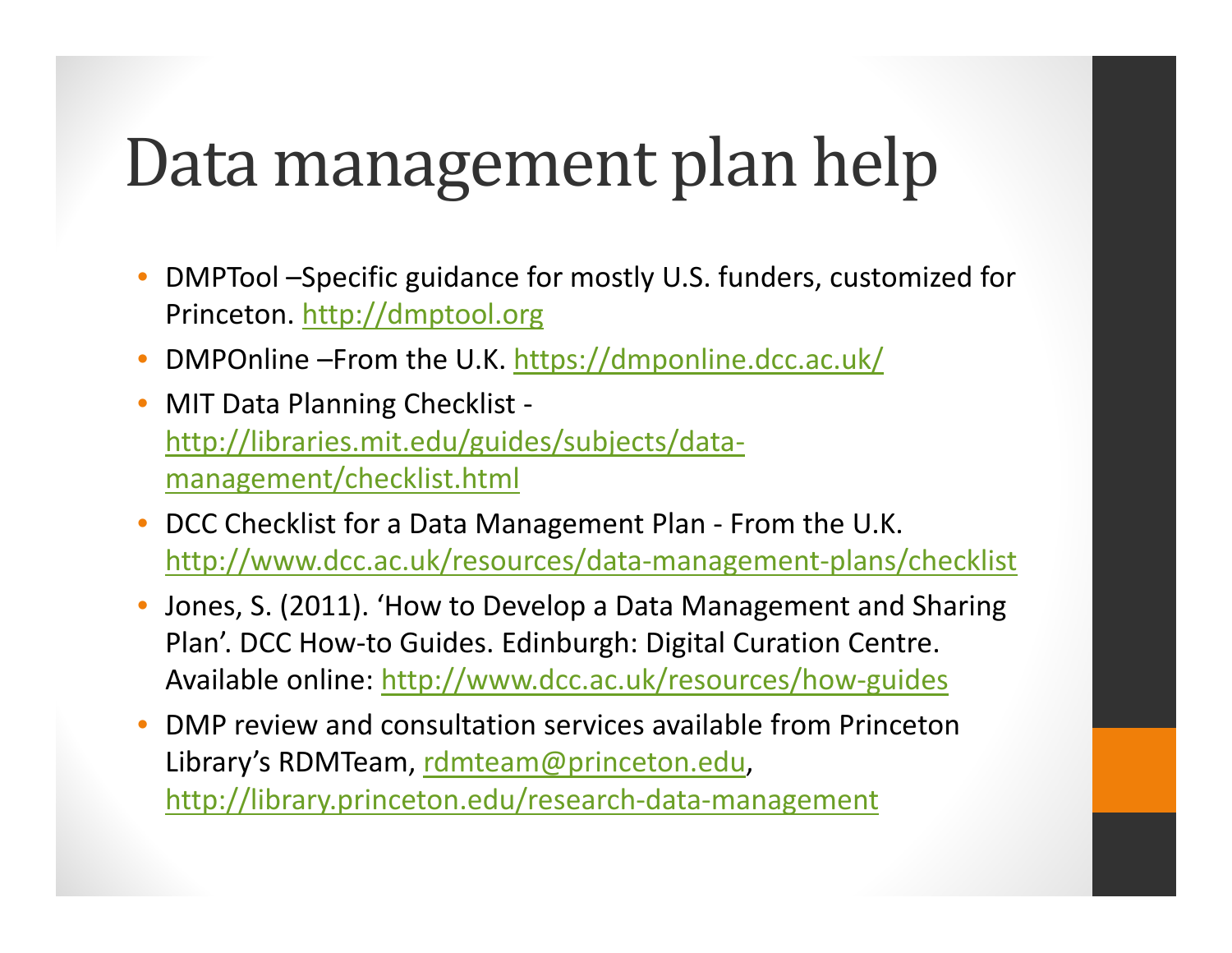### File and folder management

"**Figure 4:** A snapshot of data management practices. File names given by students are shown for a sampling of .1sc files, illustrating the variety of naming conventions used."(Ferguson)

Ferguson, Jen. "Lurking in the Lab: Analysis of Data from Molecular Biology Laboratory Instruments." *Journal of eScience Librarianship* 1, no. 3 (March 13, 2013).

| Restriction Digest 5.26.11 DNA 1 & 2     | 1 <sub>sc</sub> |
|------------------------------------------|-----------------|
| awesome 2010                             | 1sc             |
| awesomer 2010                            | 1sc             |
| Deb 2010-03-09 yeast gel                 | 1sc             |
| 7.22.10 Gel 1=60bp wt706 Tmp Tm & cycle  | 1sc             |
| 7.22.10 Gel 2=60bp Temp-wt001& Neal      | 1sc             |
| 7.22.10 Gel 2=60bp wt001 & Neal Temp     | 1sc             |
| 7.22.10 Gel 3=100bp wt706 Tmp, Tm &cycle | 1sc             |
| 7.22.10 Gel 4=100bp wt001 & Neal Temp    | 1 <sub>sc</sub> |
| ura gel 1 Mon R starred                  | 1sc             |
| ura gel 2 Monday Ravenclaw un-starred    | 1sc             |
| Dpn Gel 5 10 WT                          | 1sc             |
| a                                        | 1sc             |
| attractive                               | 1sc             |
| group                                    | 1sc             |
| joe                                      | 1sc             |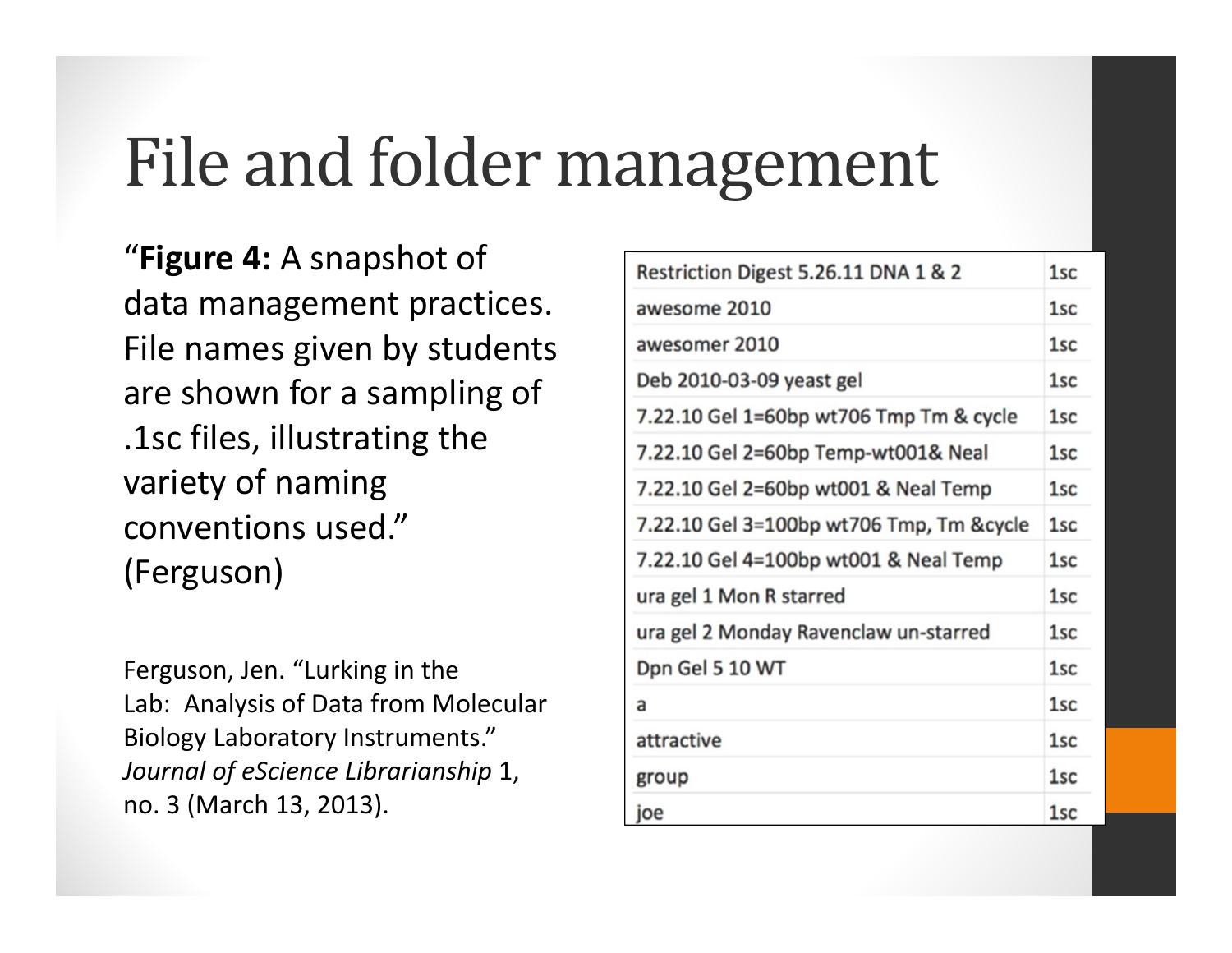#### File Naming Best Practices

- •Files should be named consistently
- •File names should be descriptive but short (<25 characters) (Briney)
- •Avoid special characters in a file name.
- •Use capitals or underscores instead of periods or spaces.
- •Use date format ISO 8601:YYYYMMDD
- •Include a version number (Creamer et al.)
- •Write down naming convention in data management plan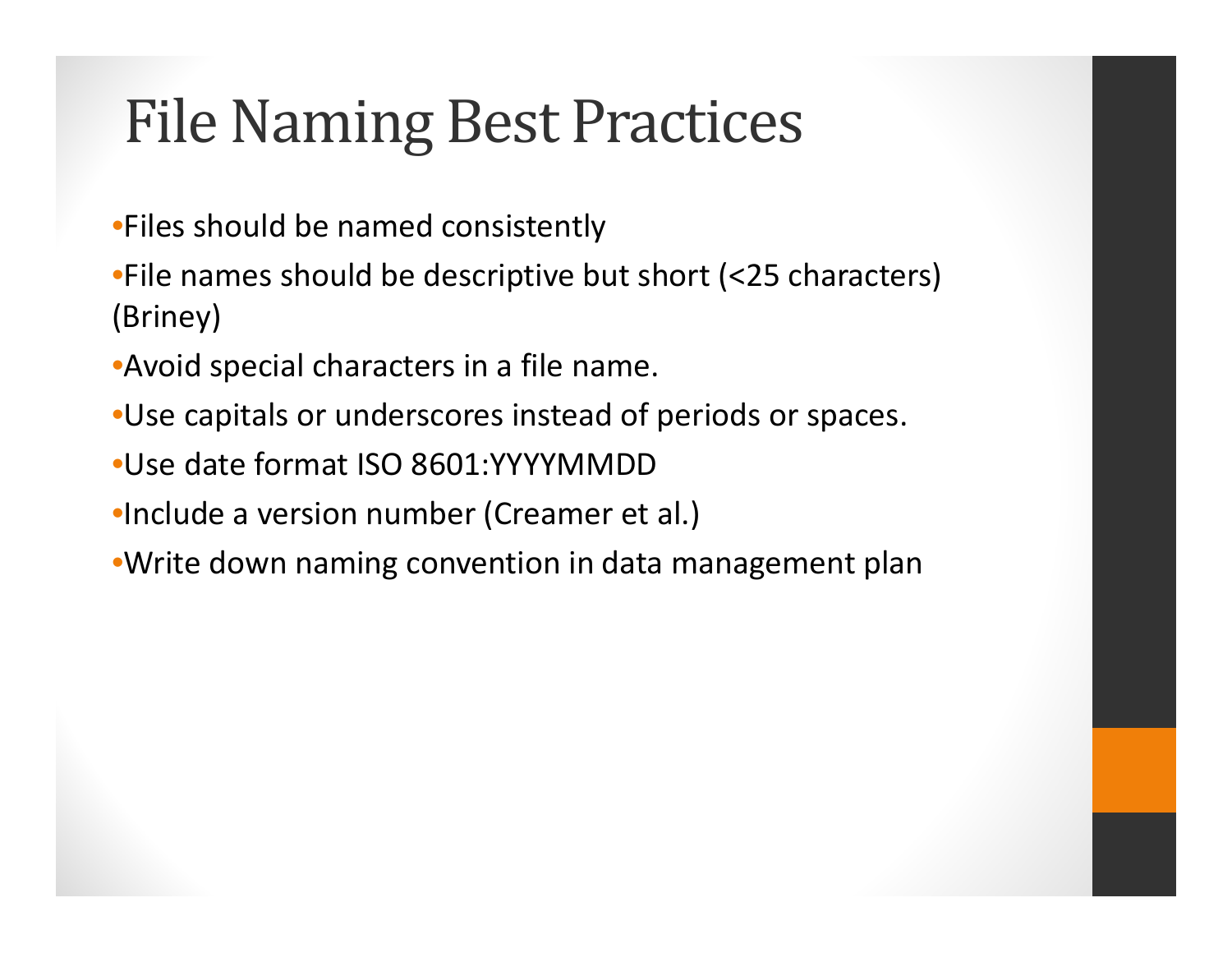## **File Naming Conventions**

#### $\bullet$ • How?

- Pick what is most important for your name
	- Date
	- Work
	- Analysis
	- Sample
	- Short description
	- File Modification
	- Version

Slide Credit: Briney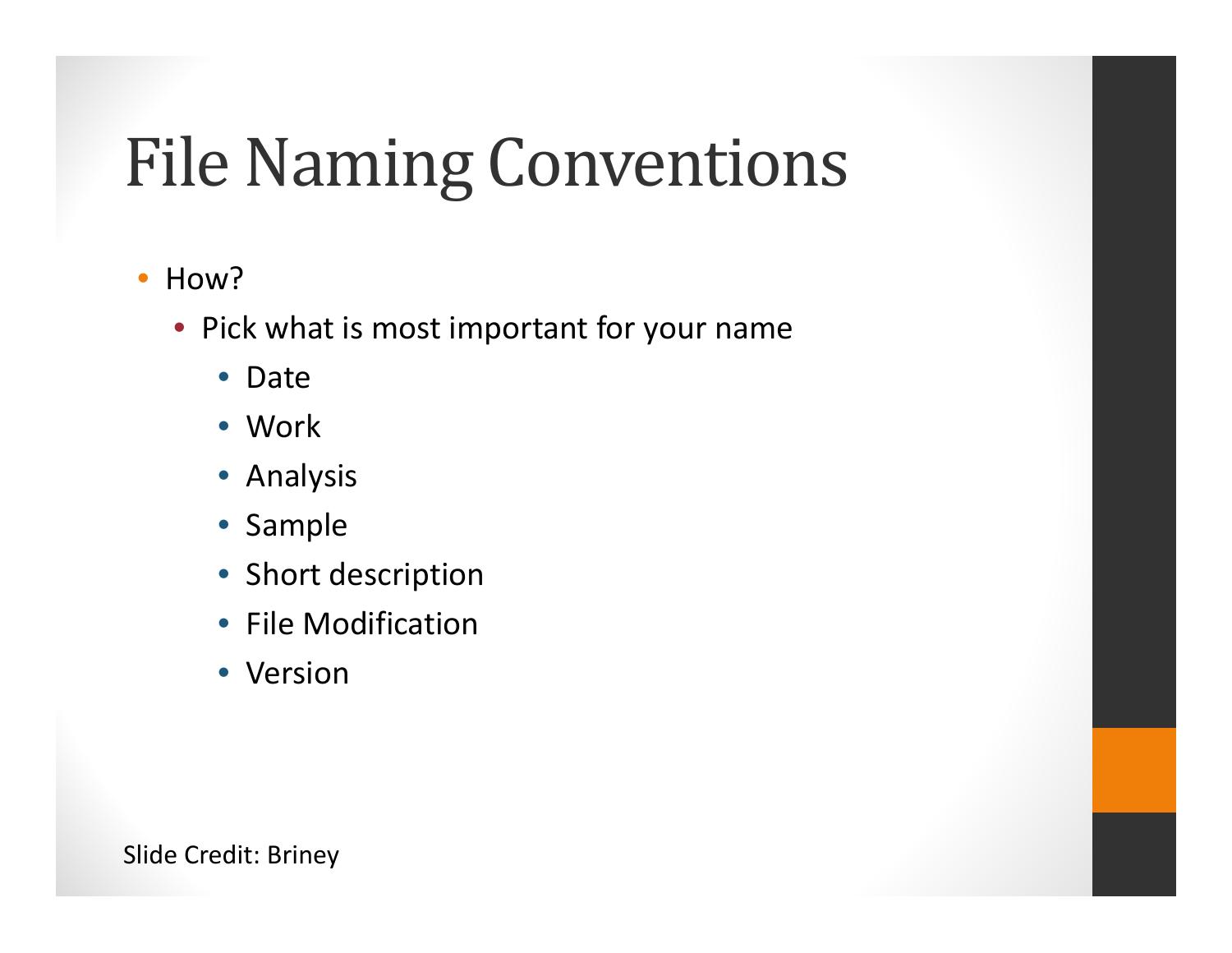#### Example

Date\_Subject\_Modification 20130420\_tina\_original 20130420\_tina\_cropped 20130420\_tina\_mustache

Work\_Analysis\_Version Ulysses\_wordCloud\_v1 Ulysses map v1 Ulysses\_map\_v2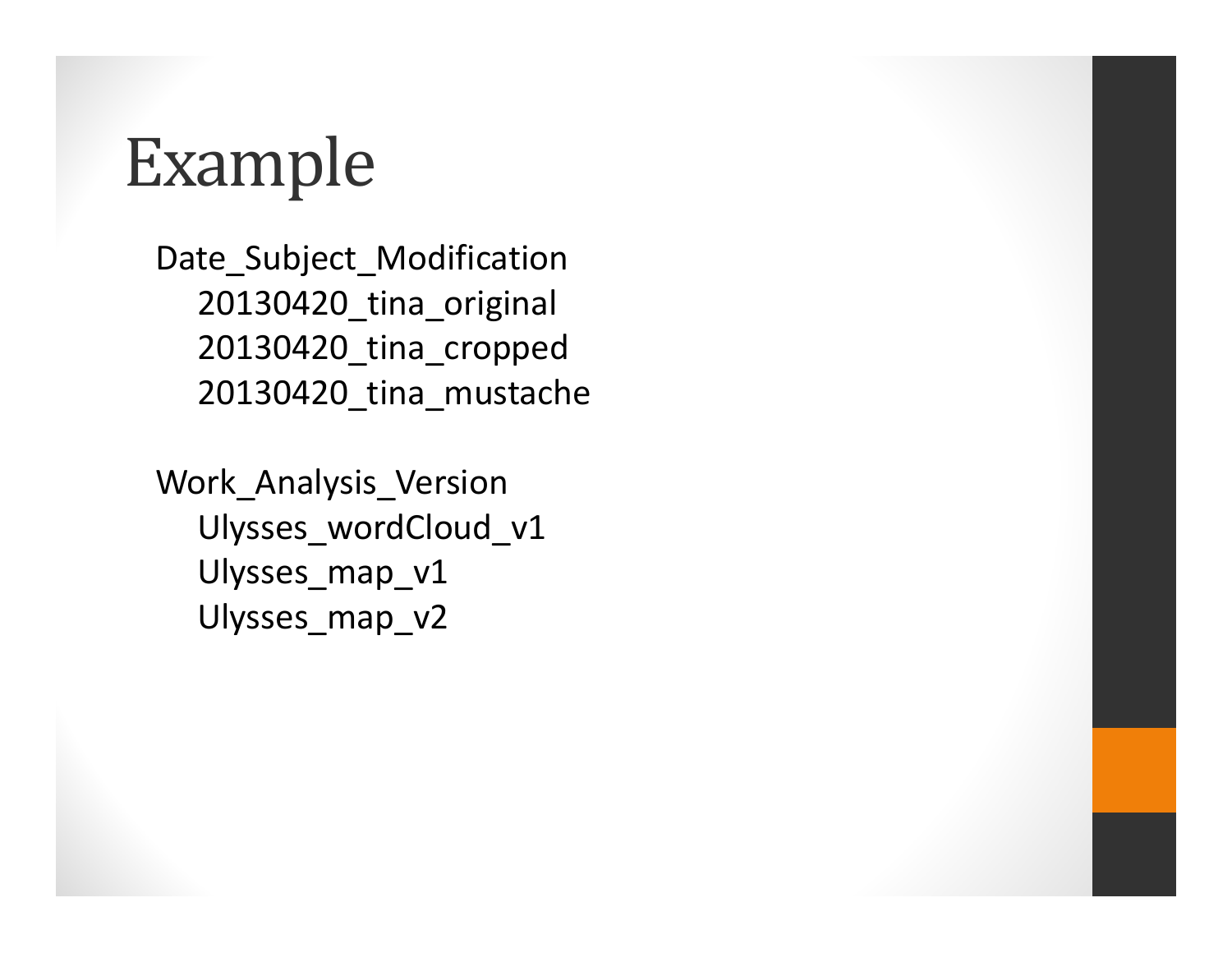#### File Organization



Photo by Michael Lowell on flickr, CC‐BY‐SA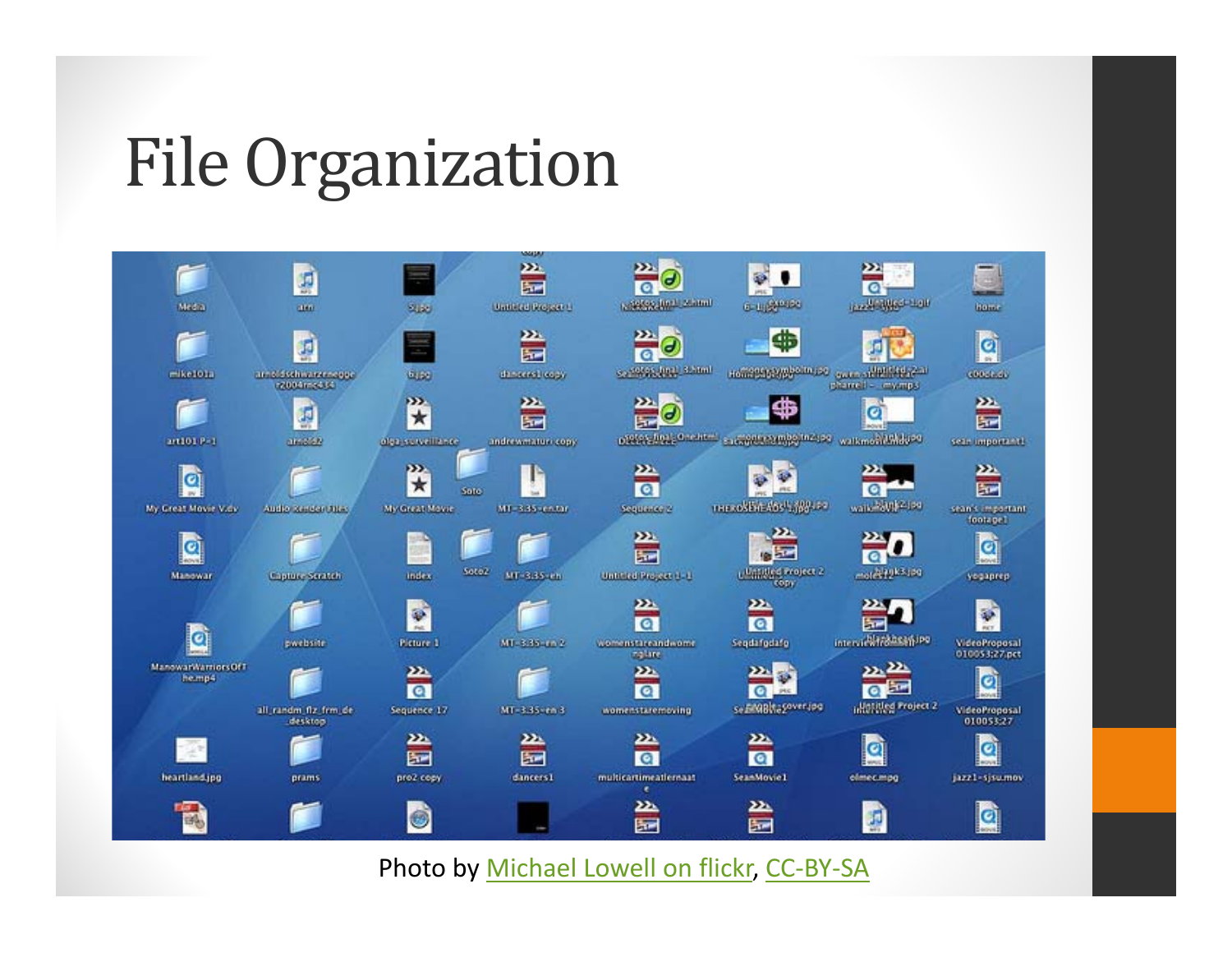## File Organization

#### $\bullet$ • How?

- Any system is better than none
- Make your system logical for your data
- Possibilities
	- By project
	- By analysis type
	- By date
	- •…

Slide Credit: Briney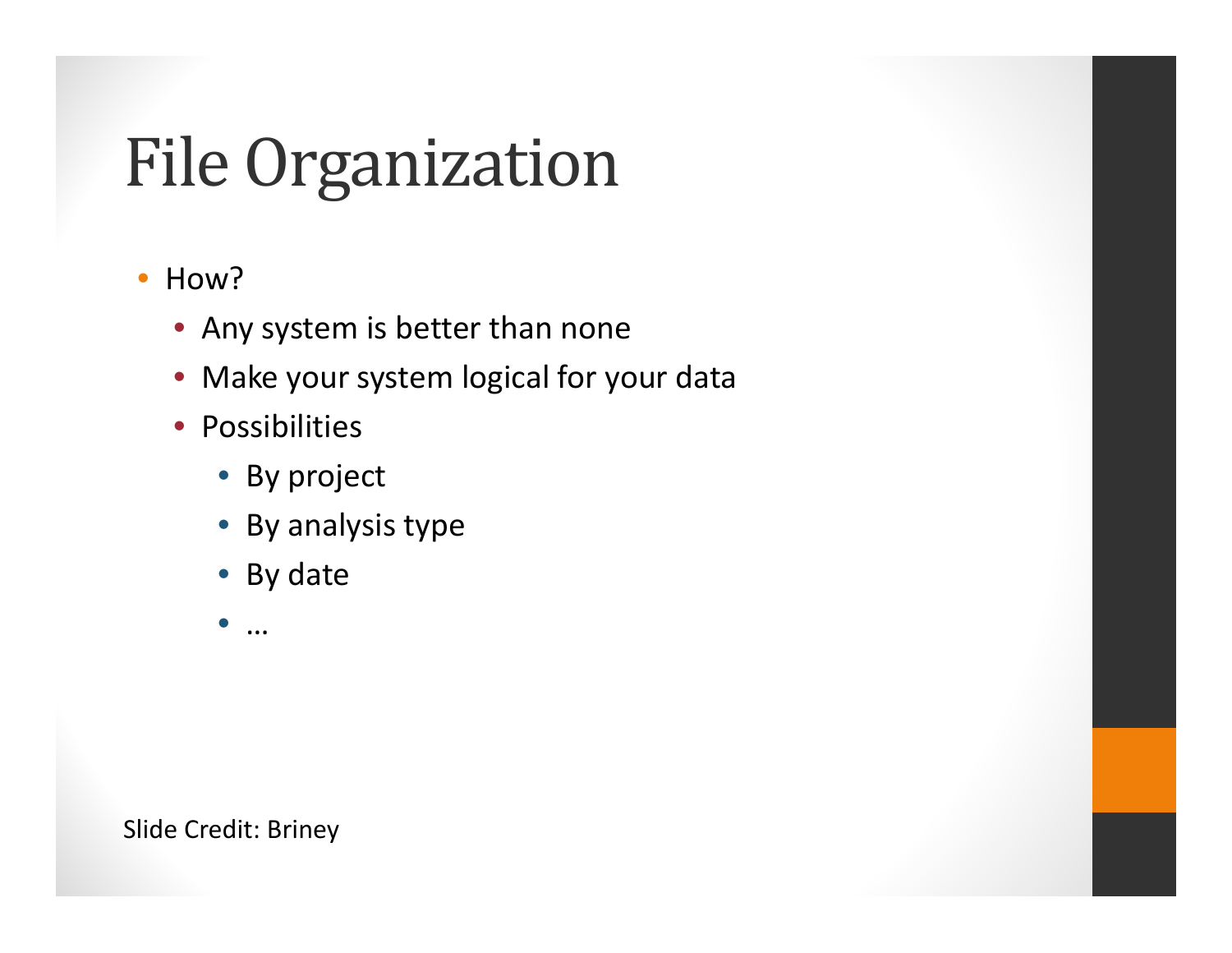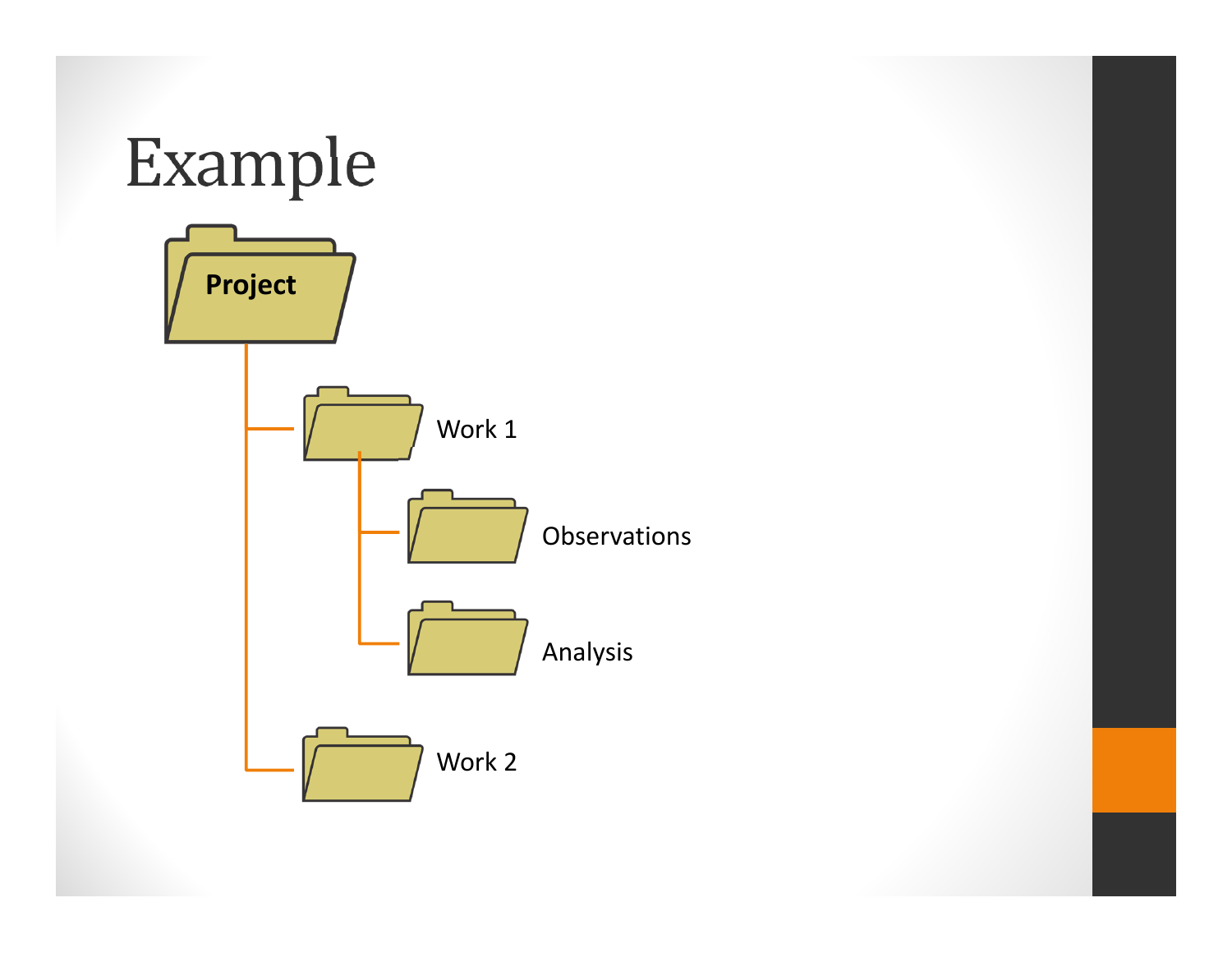#### Documentation

The Who, What, When, Where and Why of Your Data

Why?

- •Data without notes are unusable
- •• Because you won't remember everything
- •For others who may need to use your files (Briney)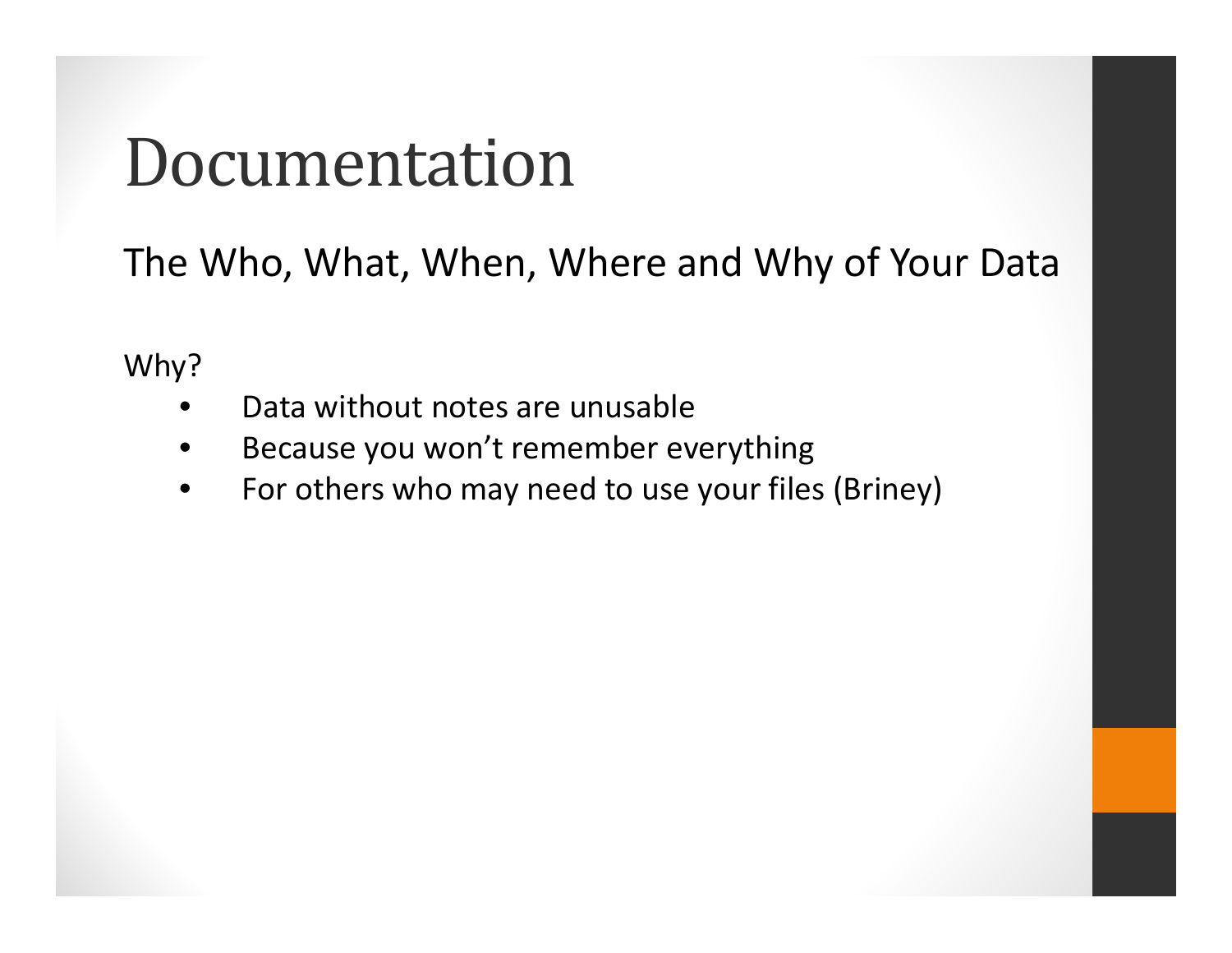#### Study-Level Documentation UK Data Archive

- • *the context of the data collection: project history, aims, objectives and hypotheses*
- • *data collection methods: data collection protocols, sampling design, instruments used, hardware and software used, data scale and resolution, temporal coverage and geographic coverage, and digitisation or transcription methods*
- • *structure of data files, number of cases, records, variables and relationships between files*
- • *data sources used and provenance of materials, e.g. for transcribed or derived data*
- •*data validation, checking proofing, cleaning…*
- •*modifications made to data over time…*
- • *Information on data confidentiality, access and use conditions, where applicable (UK Data Archive)*

http://www.data ‐archive.ac.uk/create ‐manage/document/study ‐level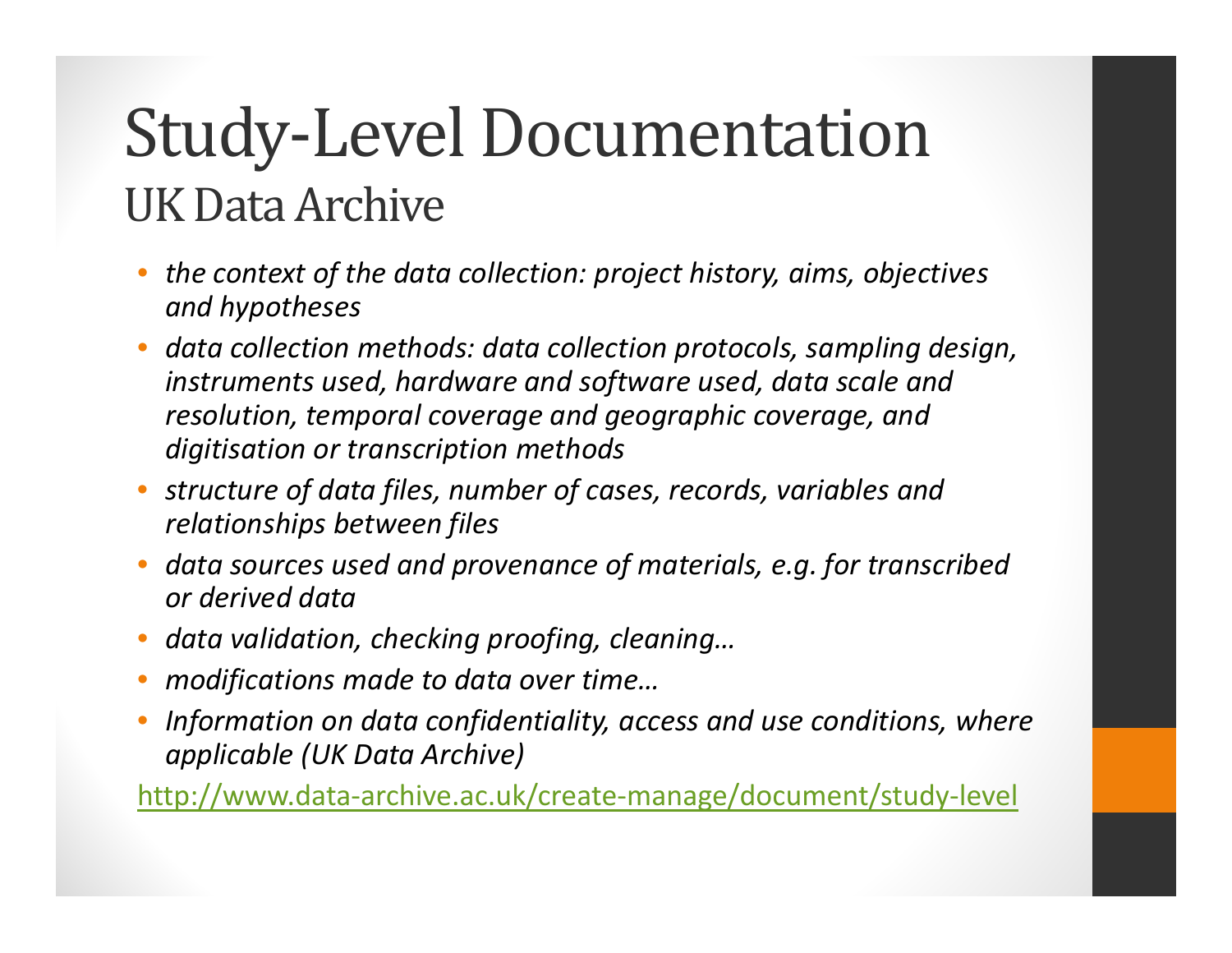#### Data-Level Documentation UK Data Archive

- • *names, labels and descriptions for variables, records, and their values*
- •*explanation of codes and classification schemes used*
- •*codes of, and reasons for, missing values*
- • *derived data created after collection, with code, algorithm or command file used to create them*
- • *data list describing cases, individuals or items studied, for example for logging qualitative interviews (UK Data Archive)*

http://www.data ‐archive.ac.uk/create ‐manage/document/data ‐ level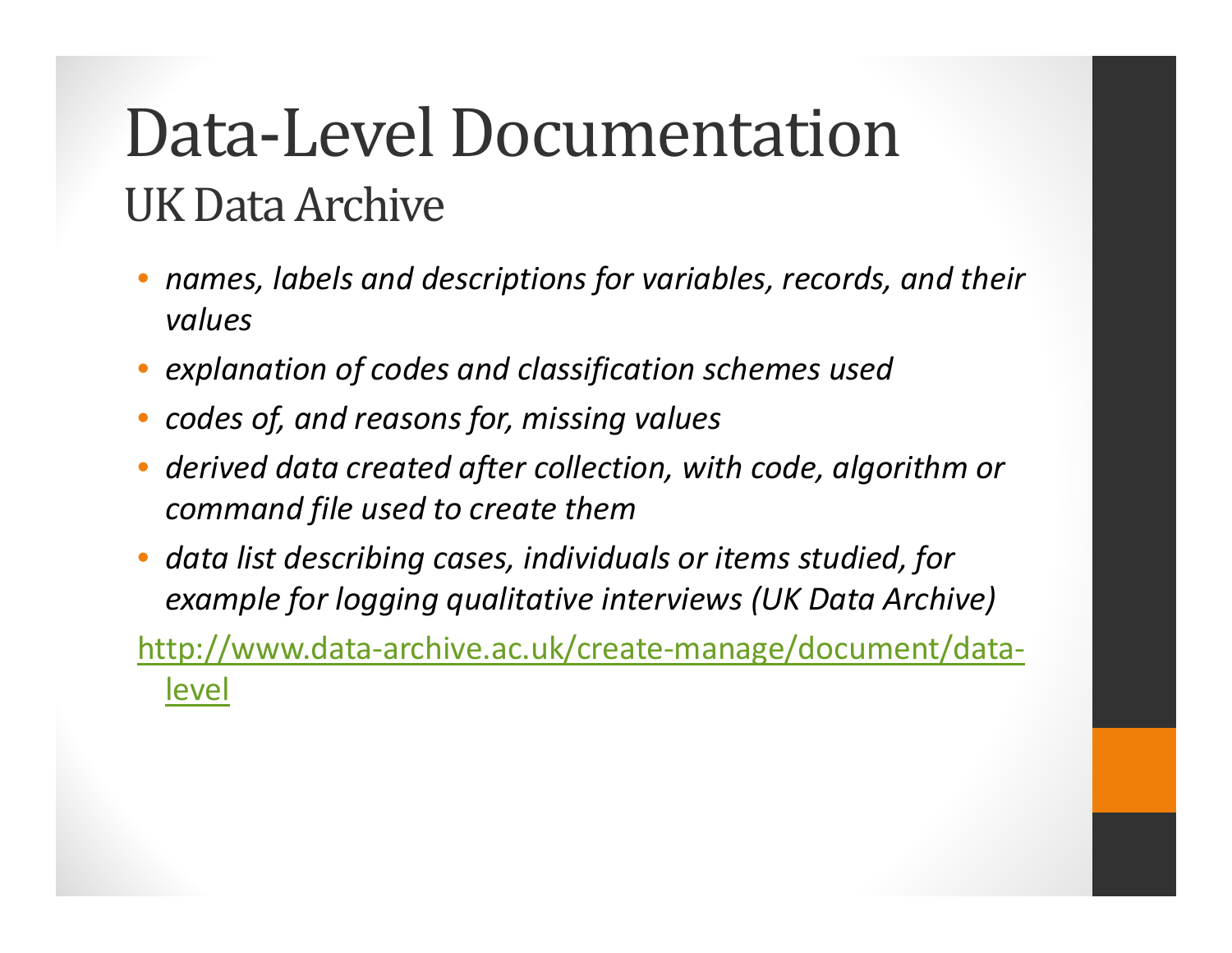#### Documentation

- $\bullet$ How?
	- Take good notes
	- Metadata schemas
		- http://www.dcc.ac.uk/resources/metadata ‐standards
	- Templates
		- Like structured metadata but easier
		- Decide on a list of information before you collect data
			- Make sure you record all necessary details
			- Takes a few minutes upfront, easy to use later
		- Put in data management plan
		- Print and post in prominent place or use as worksheet

Slide Credit: Briney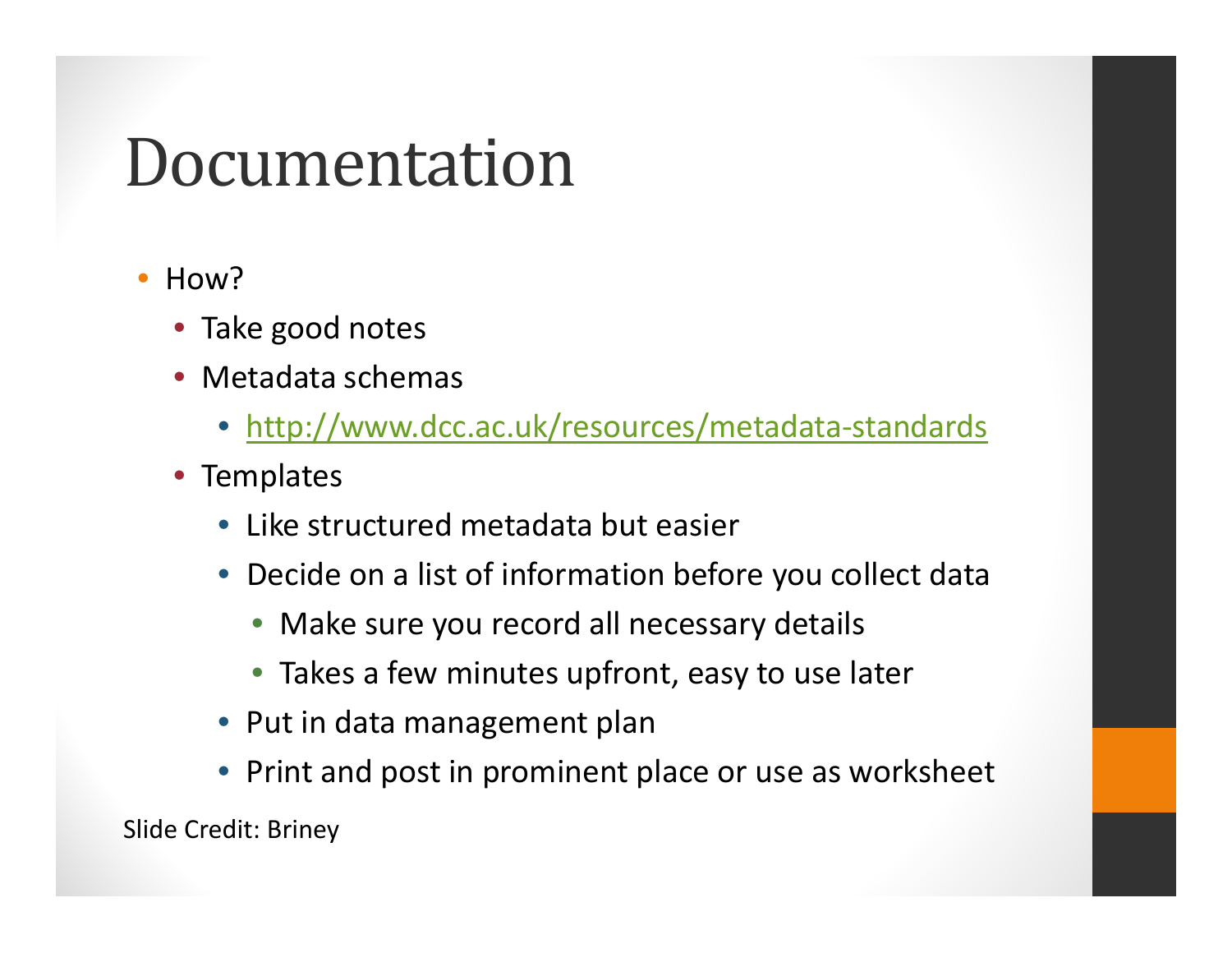## Sample documentation

- $\bullet$ **Title**
- •Creator
- •Identifier
- •Subject
- $\bullet$ Funders
- •Rights
- $\bullet$ Access information
- •Language
- •Dates
- •Location
- •Methodology
- •• Data processing
- •• Sources
- •List of file names
- •**• File Formats**
- •• File structure
- Variable list
- •• Code lists
- •Versions
- •Data Citation Format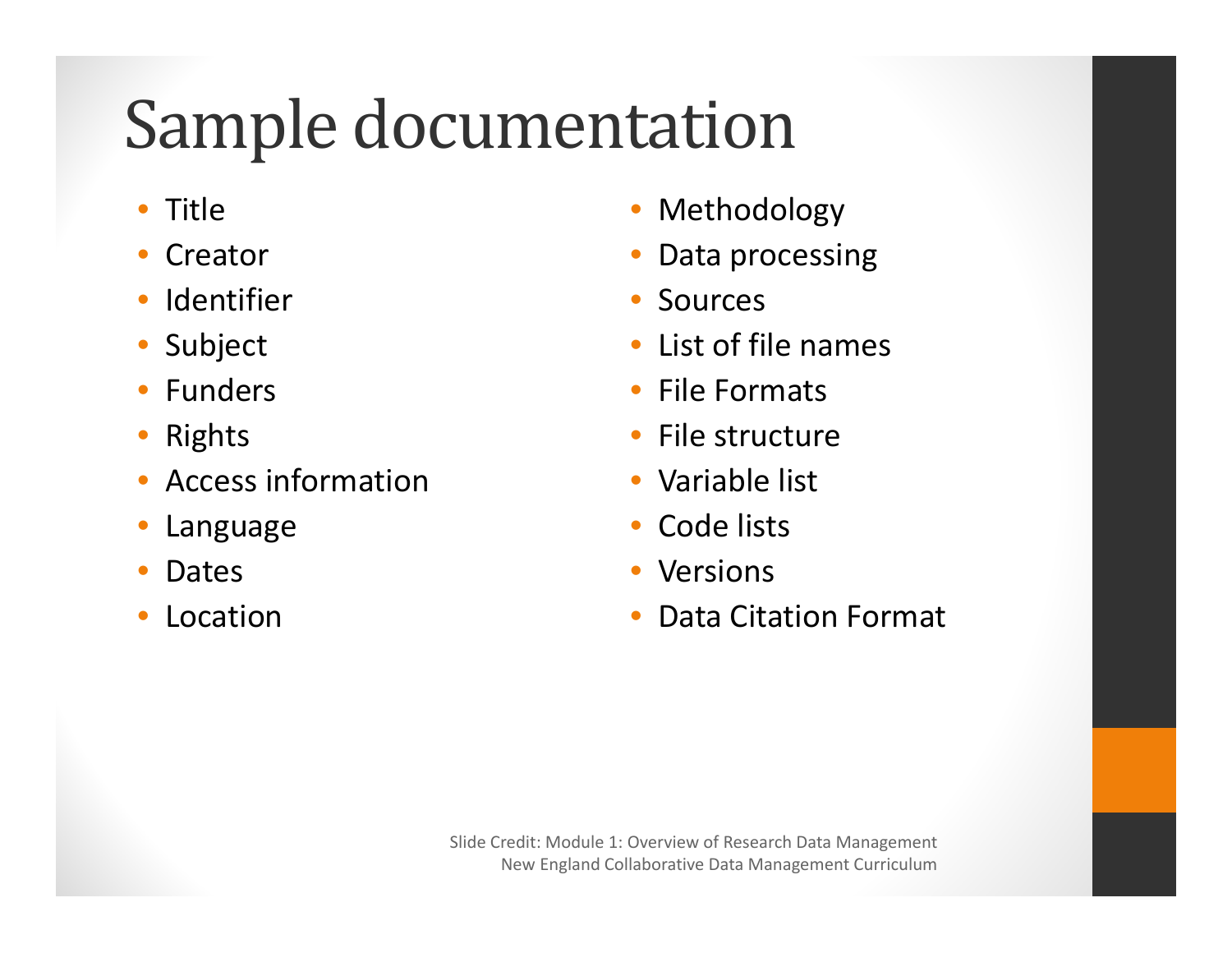#### Documentation

- $\bullet$  Where?
	- README.txt
		- For digital information, address the questions
			- "What the heck am I looking at?"
			- "Where do I find X?"
		- Use for project description in main folder
		- Use to document conventions
		- Use where ever you need extra clarity

Slide Credit: Briney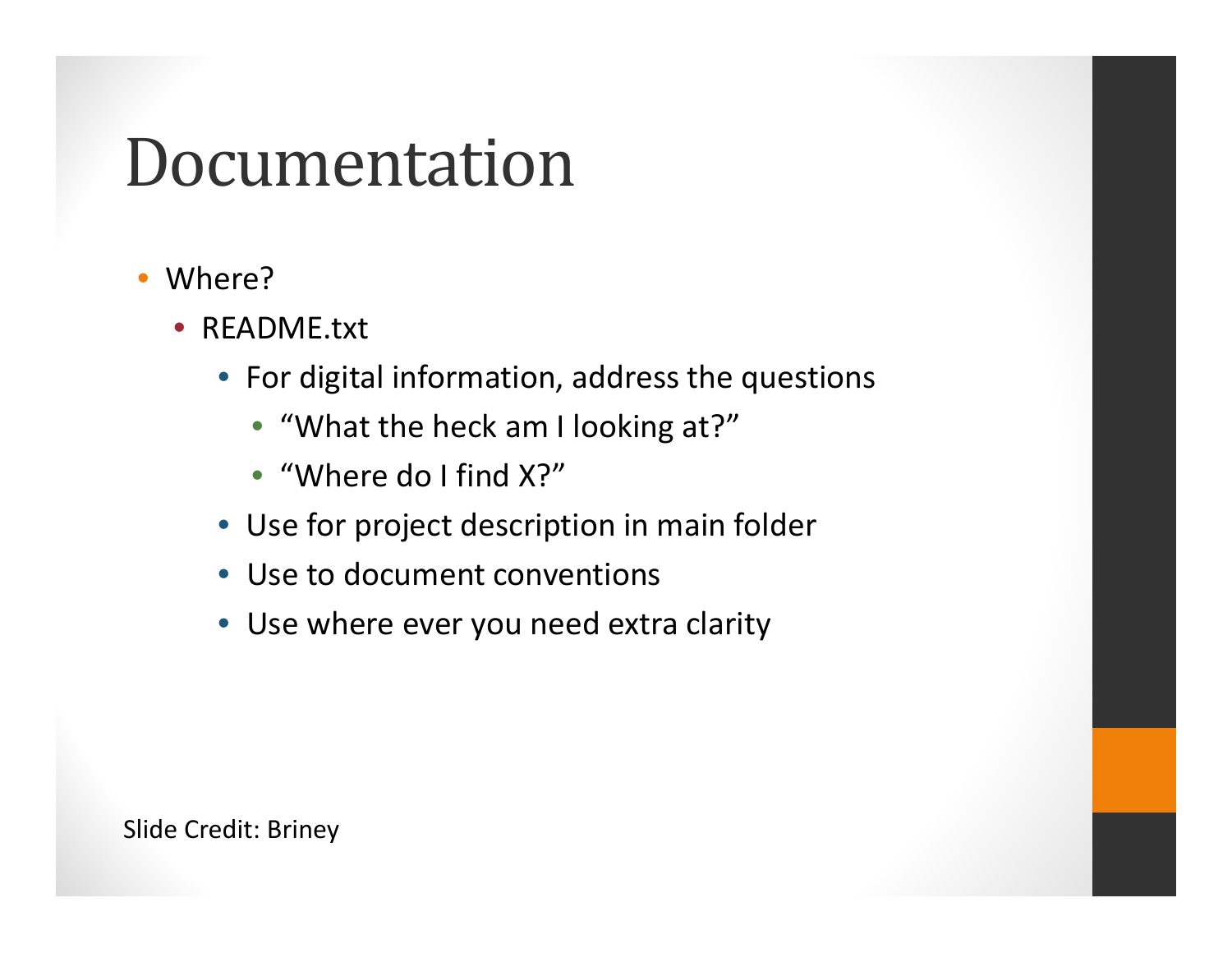# Special considerations for DH (Flanders)

- • "The importance of **interpretive layering."** Digital humanities data is not just the original object, but often takes its form as the interpretive framework itself.
- "The importance of information about **how the data is captured and prepared** … Crucial decisions affecting the usability and meaning of humanities data are made at each stage of data creation and management, and the documentation concerning these decisions is likely to be valuable to both future users and curators of the data."
- • "The importance of capturing **responsibility, editorial voice, and debate."**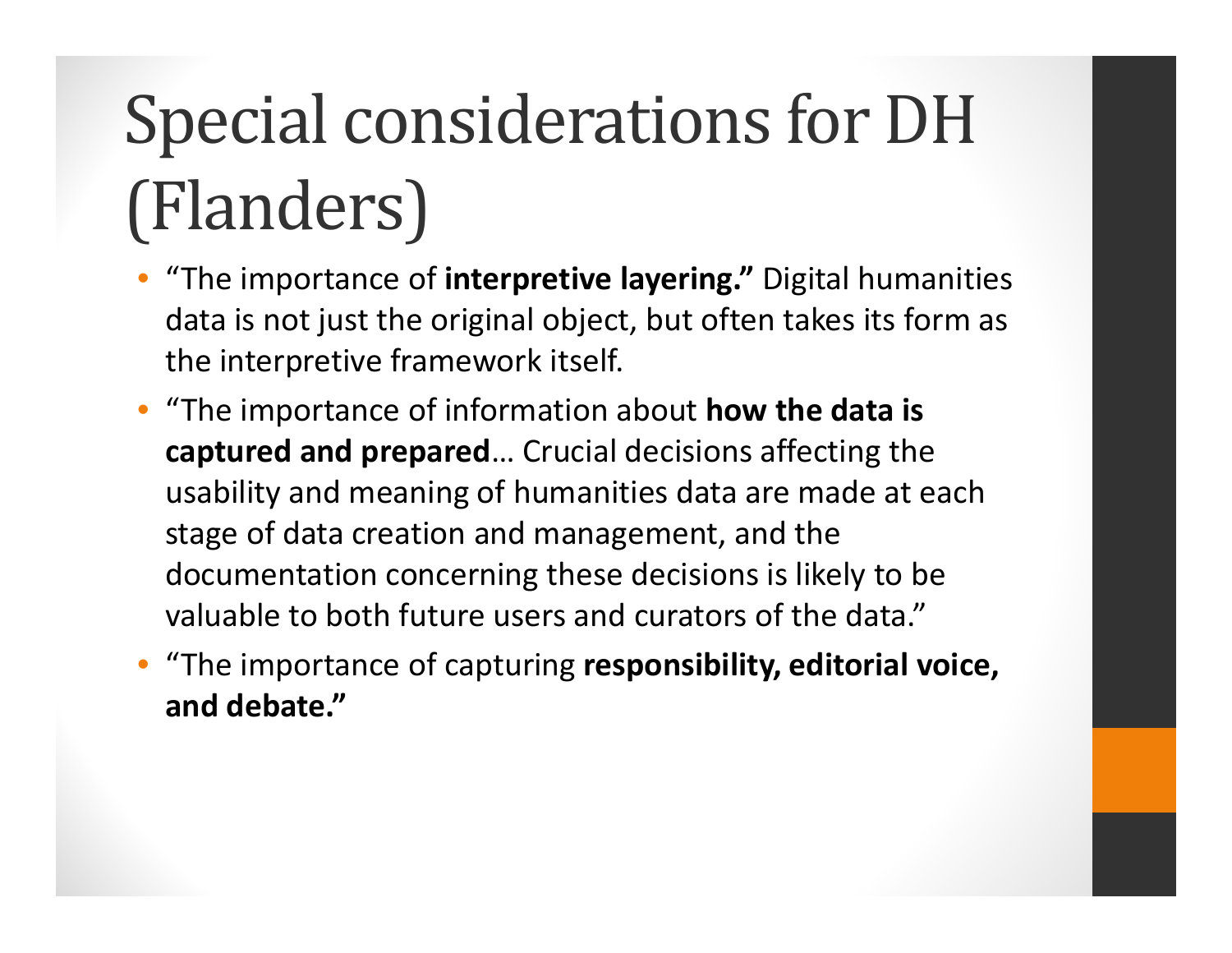### Storage and Backup

- 3-2-1 Backup Rule:
	- Keep **3 copies** of anything important, the original plus 2 backups
	- On at least **2 different media types**
	- With at least **1 off ‐site or in cloud storage**
- Where?
	- Personal computer hard drives. Backup available for faculty and staff.
	- External hard drives (Available at OIT Tech Depot)
	- Central File Server (H: Drive) 5 GB, Departmental Storage (M: Drive) varies
	- Cloud Storage: All undergrads have a 30 GB Google Drive account. Faculty, Staff, and Graduate students can request.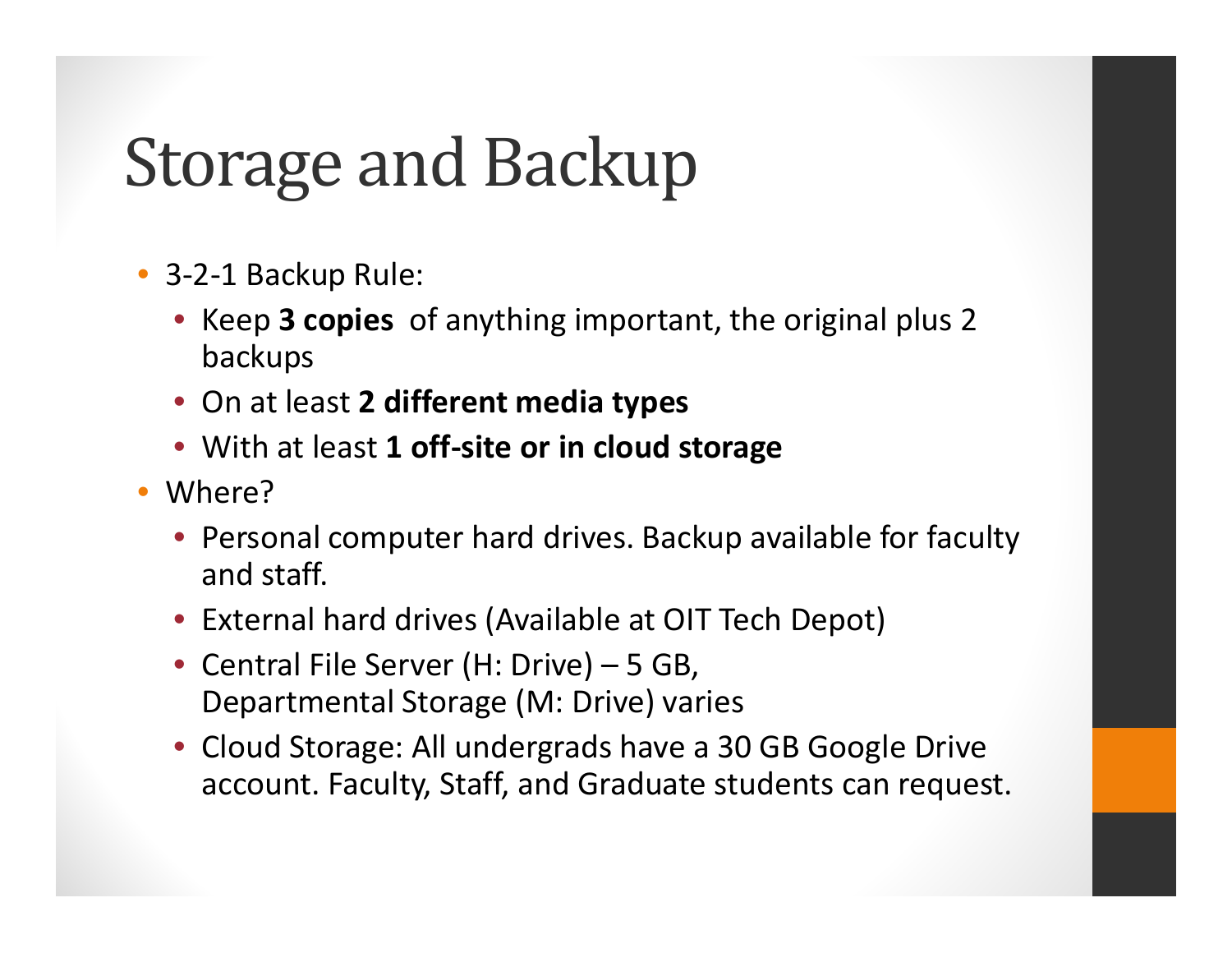#### Backups... what and when

- • "What will you need to restore in the event of data loss?" In general only backing up data is sufficient. (UK Data Archive)
- • OIT Knowledge Base: What files should I back up? http://helpdesk.princeton.edu/kb/display.plx?ID=9690
- • "Backups should be made after every change of data [and]/or at regular intervals." (UK Data Archive)
- • UK Data Archive help pages on storing, backing up, data security, transmitting and encrypting data, file sharing, and data disposal. http://www.data ‐archive.ac.uk/create ‐ manage/storage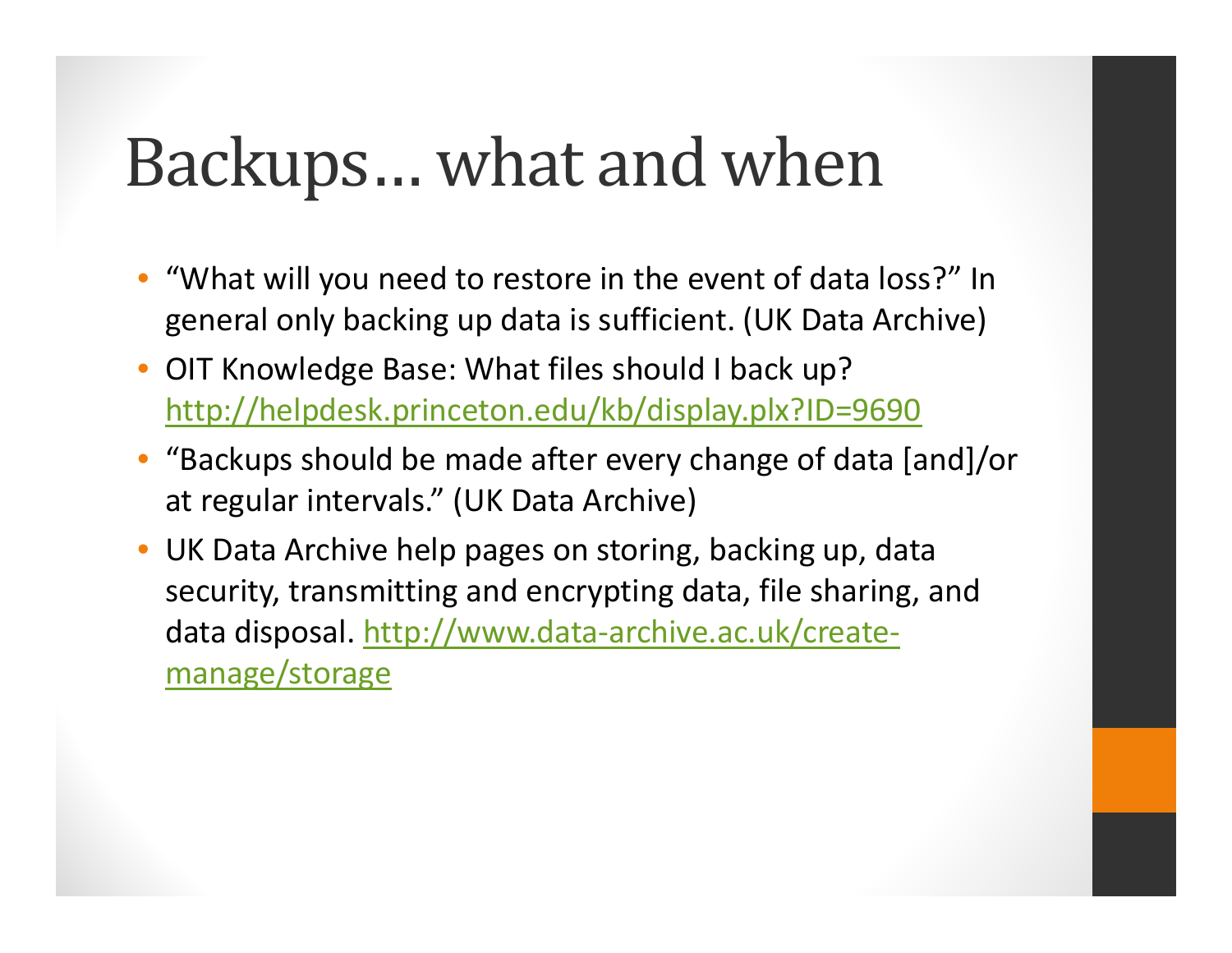# Long term planning -Preservation

- •• At the completion of a project
- •• Not the same as storage during a project
- • "What is Preservation and Why Does it Matter?", *Companion to Digital Humanities* http://www.digitalhumanities.org/companion/
- • What are the funder or journal requirements?
	- How long does it need to be preserved?
	- Who is responsible for the data at the end of the project?
	- Does funder or journal specify a repository?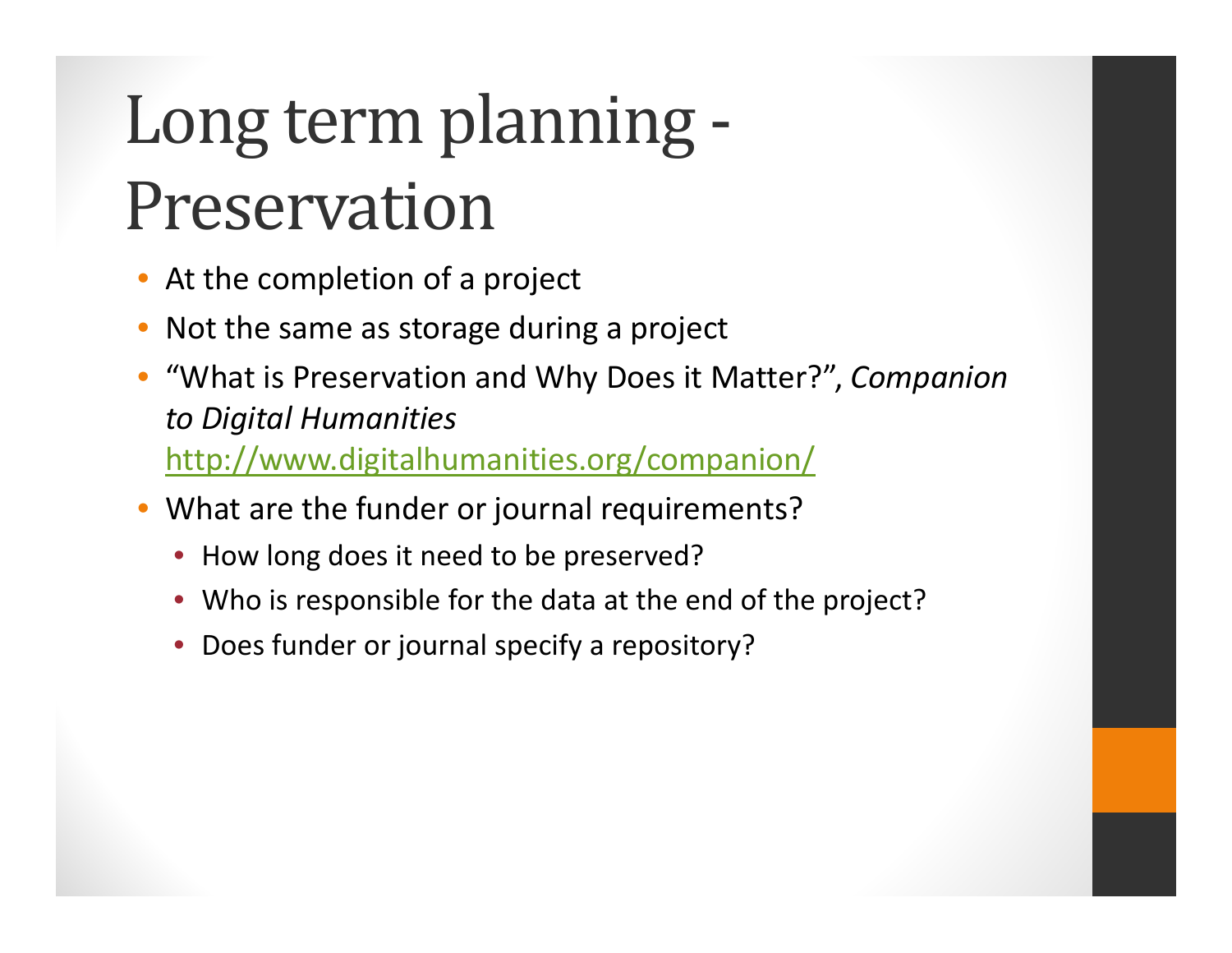#### Long term planning – Repositories

- •• Increases discoverability
- •• Provide persistent unique identifiers and information to aid data citation
- • Different options available
	- $\bullet$ Many disciplinary repositories available http://www.re3data.org/
	- $\bullet$ General repositories: Dataverse, Figshare, Zenodo
	- •DataSpace at Princeton: http://dataspace.princeton.edu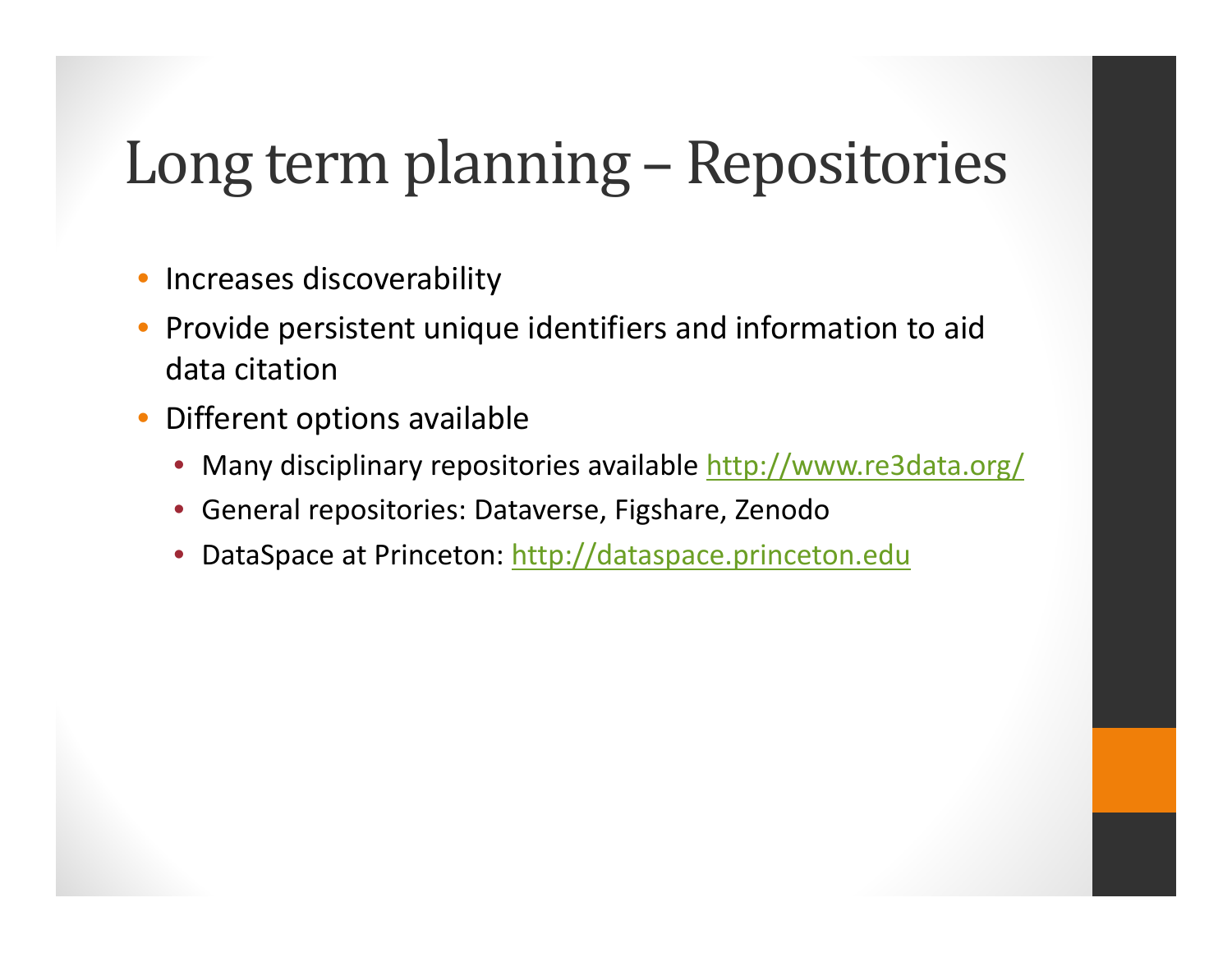### **Future File Usability**

#### • Why?

- You may want to use the data in 5 years
- Prep for data sharing
- May be needed to verify journal article results
- Per U.S. Office of Management and Budget Circular A-110, must retain data at least 3 years post ‐project
	- Better to retain for >6 years

Slide Credit: Briney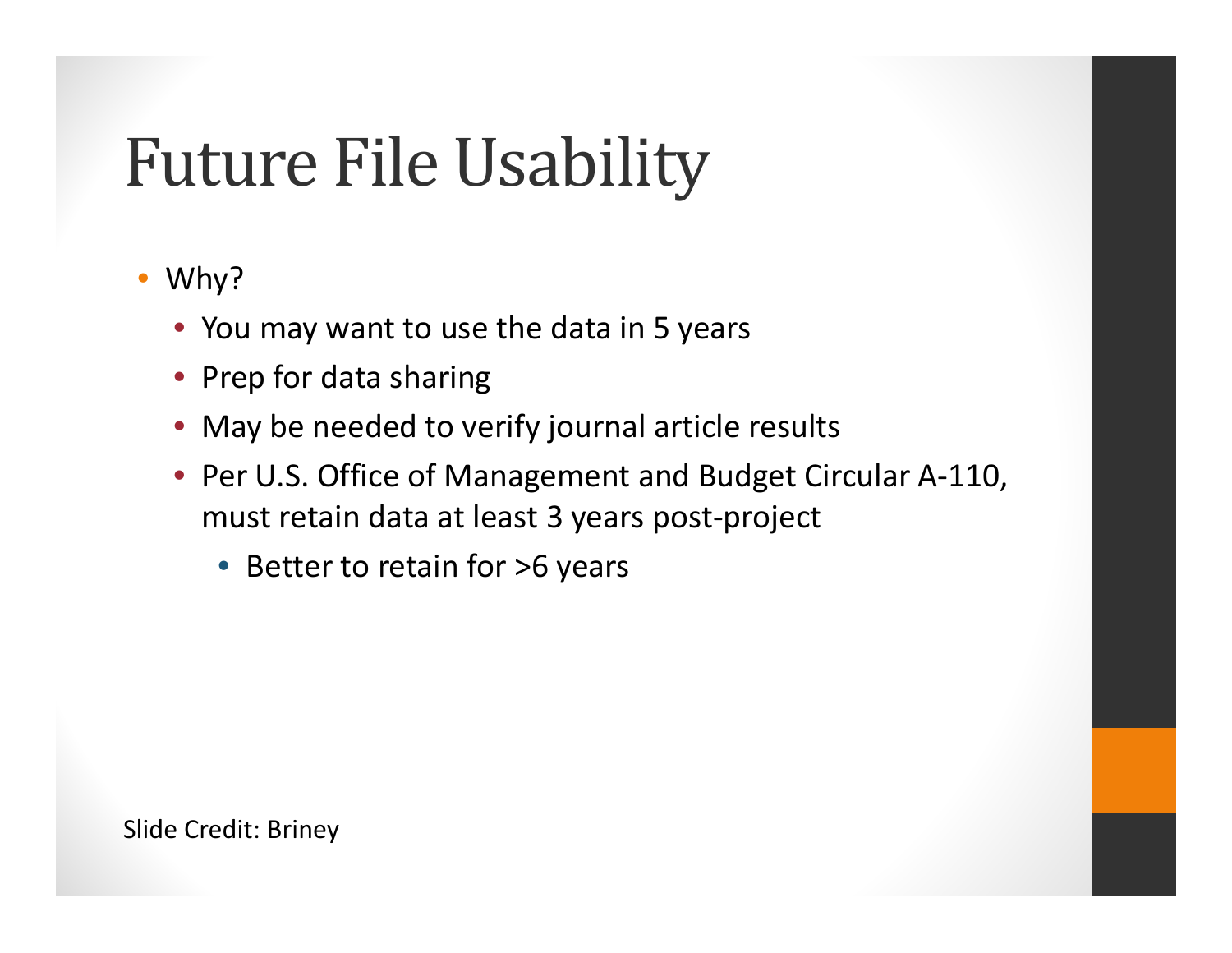#### File Format Best Practices

Is the file format open (i.e. open source) or closed (i.e. proprietary)?

Is a particular software package required to read and work with the data file? If so, the software package, version, and operating system platform should be cited in the metadata…

Do multiple files comprise the data file structure? If so, that should be specified in the metadata…

When choosing a file format, select a consistent format that can be read well into the future and is independent of changes in applications.

Non ‐proprietary: Open, documented standard, Unencrypted, Uncompressed, ASCII formatted files will be readable into the future.

> Slide Credit: Module 1: Overview of Research Data Management New England Collaborative Data Management Curriculum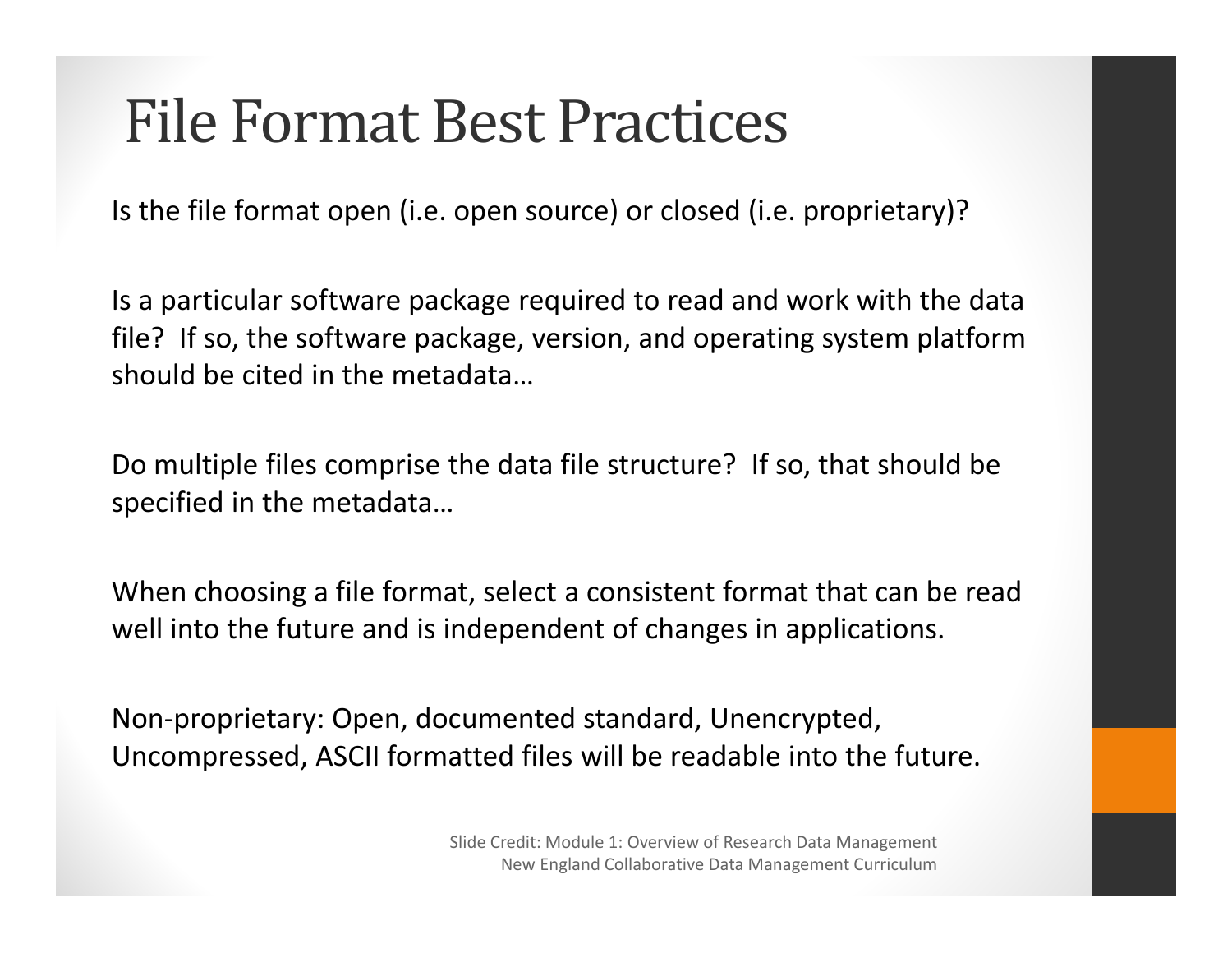### **Future File Usability**

- $\bullet$ How?
	- Convert file formats
		- Can you open digital files from 10 years ago?
		- Use open, non-proprietary formats that are in wide use
			- .docx  $\rightarrow$  .txt
			- .xlsx  $\rightarrow$  .csv
			- .jpg  $\rightarrow$  .tif
			- $\bullet\,$  .pdf  $\rightarrow$  .pdf/a
			- See National Archives FAQ for more http://www.archives.gov/records ‐ mgmt/initiatives/sustainable ‐faq.html
		- Save a copy in the old format, just in case
		- Preserve software if no open file format

Slide Credit: Briney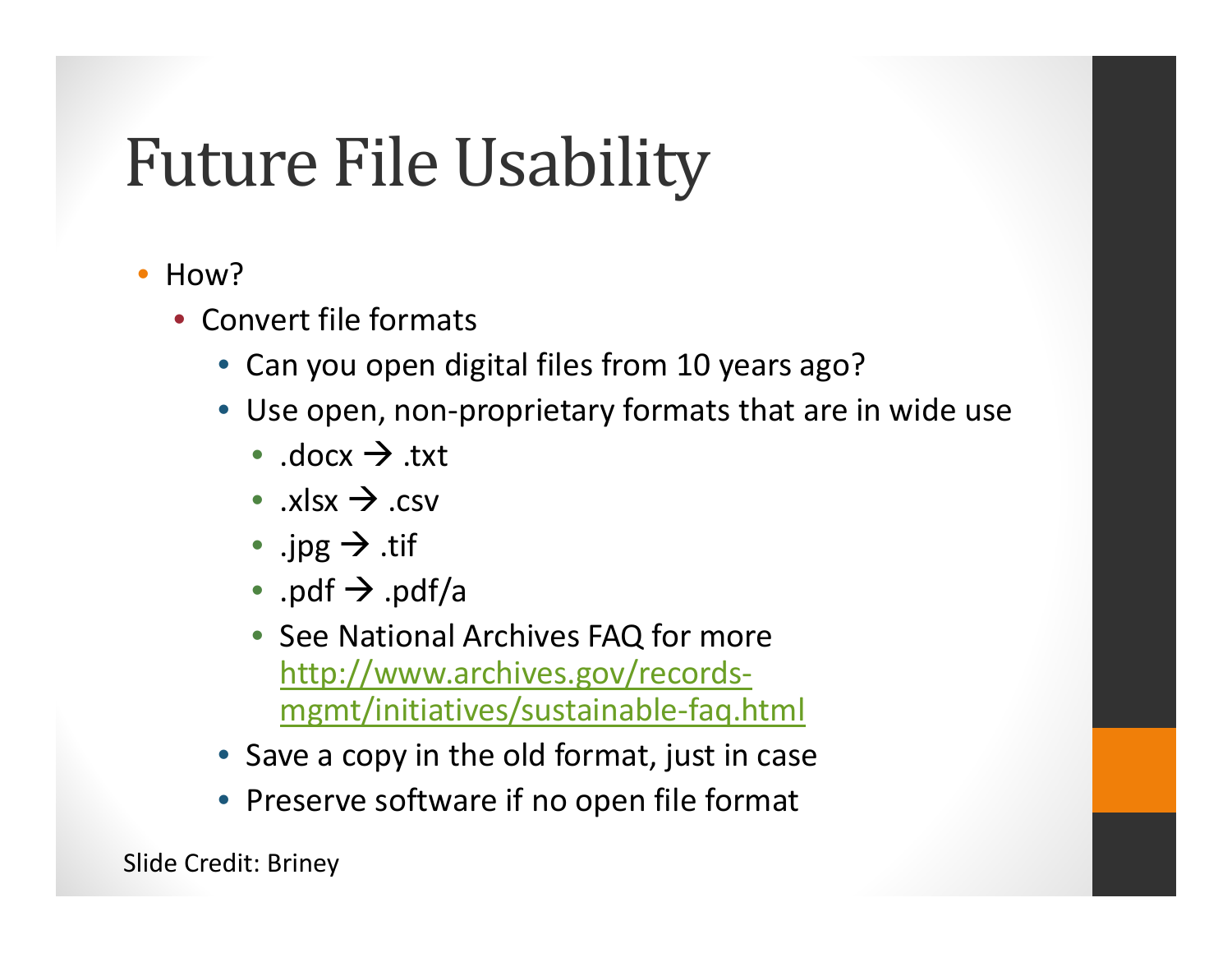## **Future File Usability**

- $\bullet$ • How?
	- Move to new media
		- Hardware dies and becomes obsolete
			- Floppy disks!
		- Expect average lifetime to be 3 ‐ 5 years
		- Keep up with technology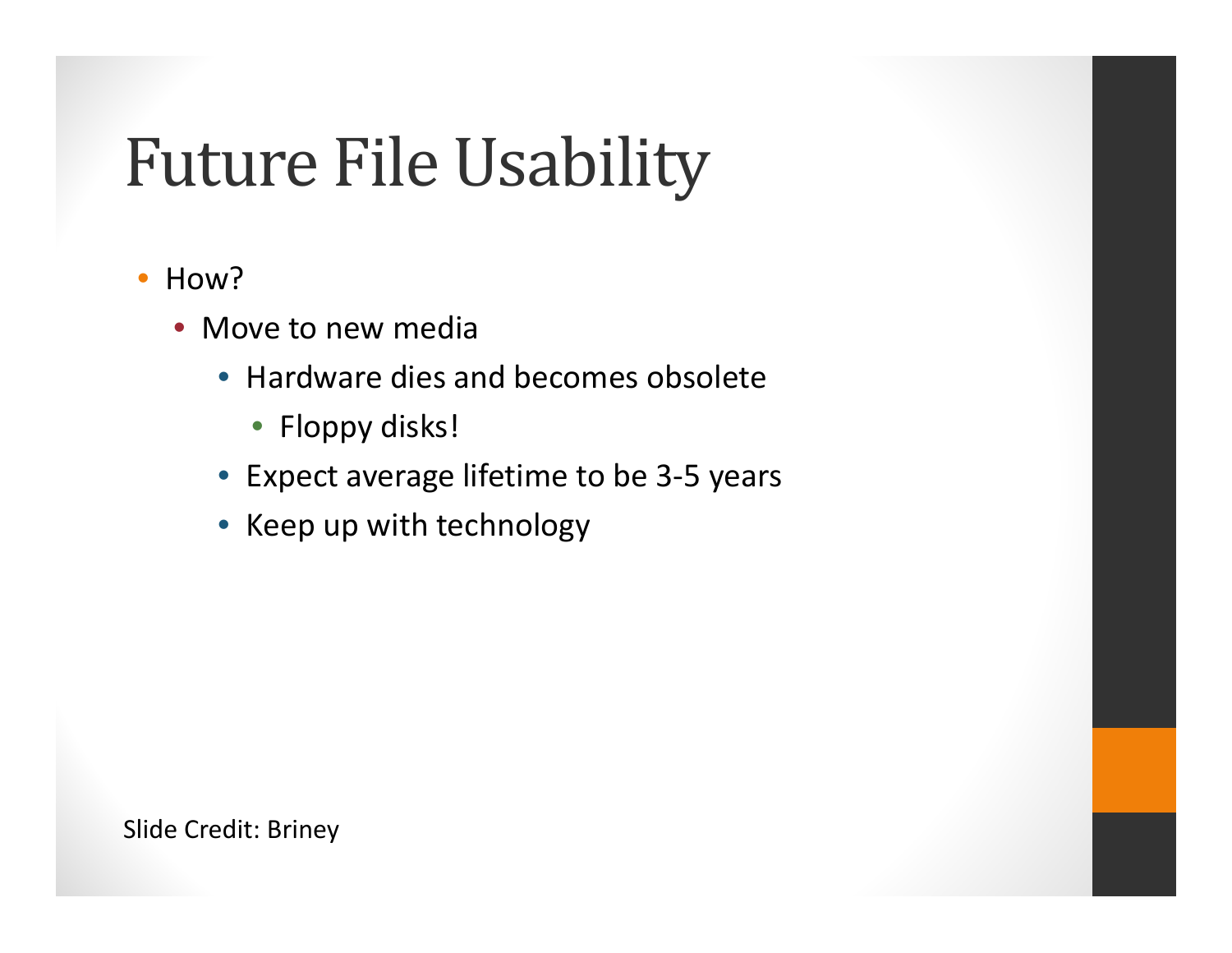#### Campus resources

Center for Digital Humanities https://digitalhumanities.princeton.edu/

Citation Management Tools Help https://library.princeton.edu/help/citation ‐tools

Digital Maps and Geospatial Information Center http://library.princeton.edu/collections/pumagic

Data and Statistical Services http://dss.princeton.edu/about.html

Institutional Review Board http://www.princeton.edu/ria/human ‐research ‐ protection/committee ‐information/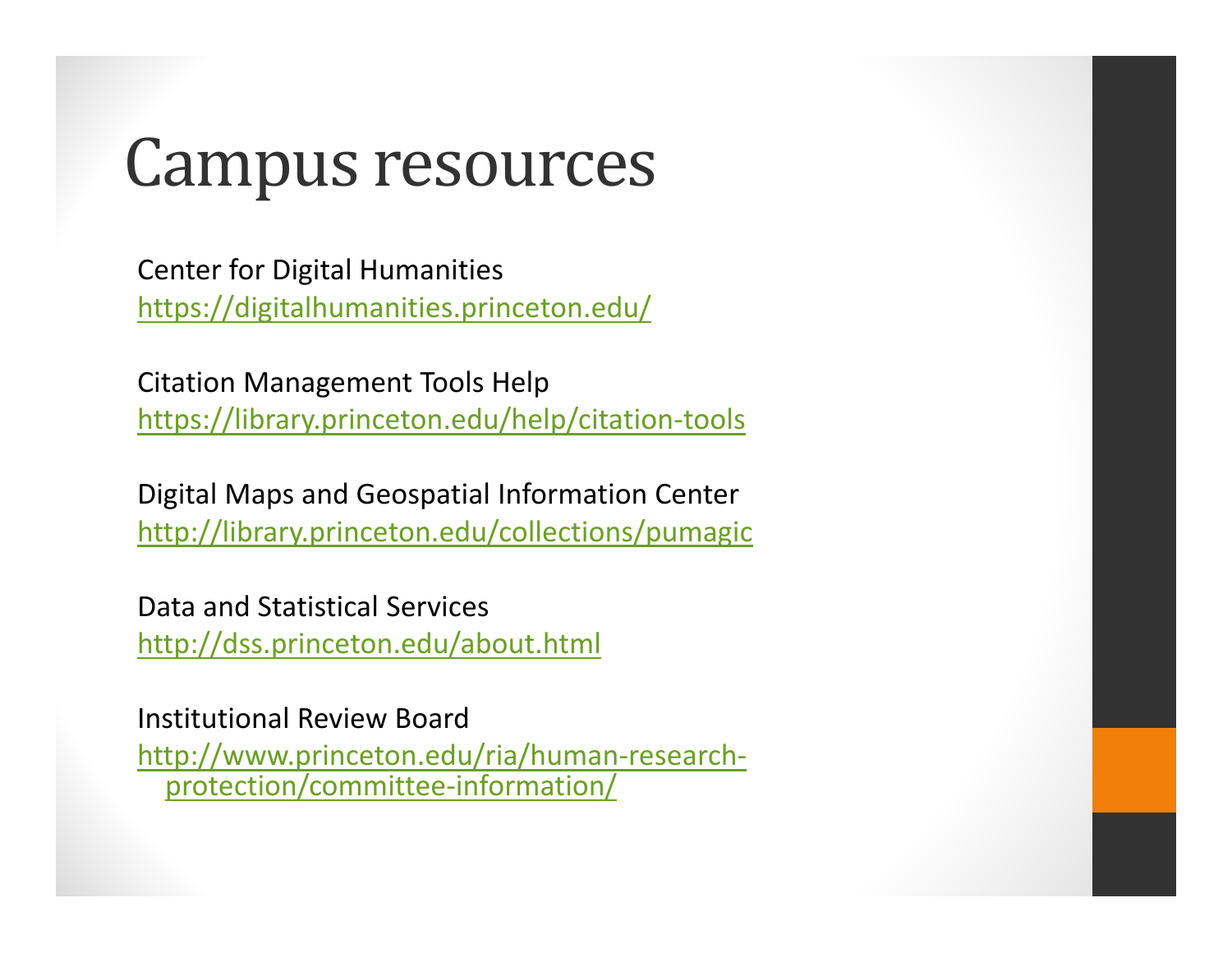### **Other Resources**

*Create & Manage Data*, UK Data Archive. http://www.data‐archive.ac.uk/create‐manage

*Companion to Digital Humanities*. Hardcover. Blackwell Companions to Literature and Culture. http://www.digitalhumanities.org/companion/

*Data Management General Guidance*, DMPTool. https://dmptool.org/dm\_guidance

Digital Humanities Data Curation, http://www.dhcuration.org/

DiRT: Digital Research Tools, http://dirtdirectory.org/

*Guidelines for Effective Data Management* Plans, Inter‐University Consortium for Political and Social Research (ICPSR) http://www.icpsr.umich.edu/icpsrweb/content/datamanagement/dmp/index.html

*How‐to Guides*, Digital Curation Centre http://www.dcc.ac.uk/resources/how‐guides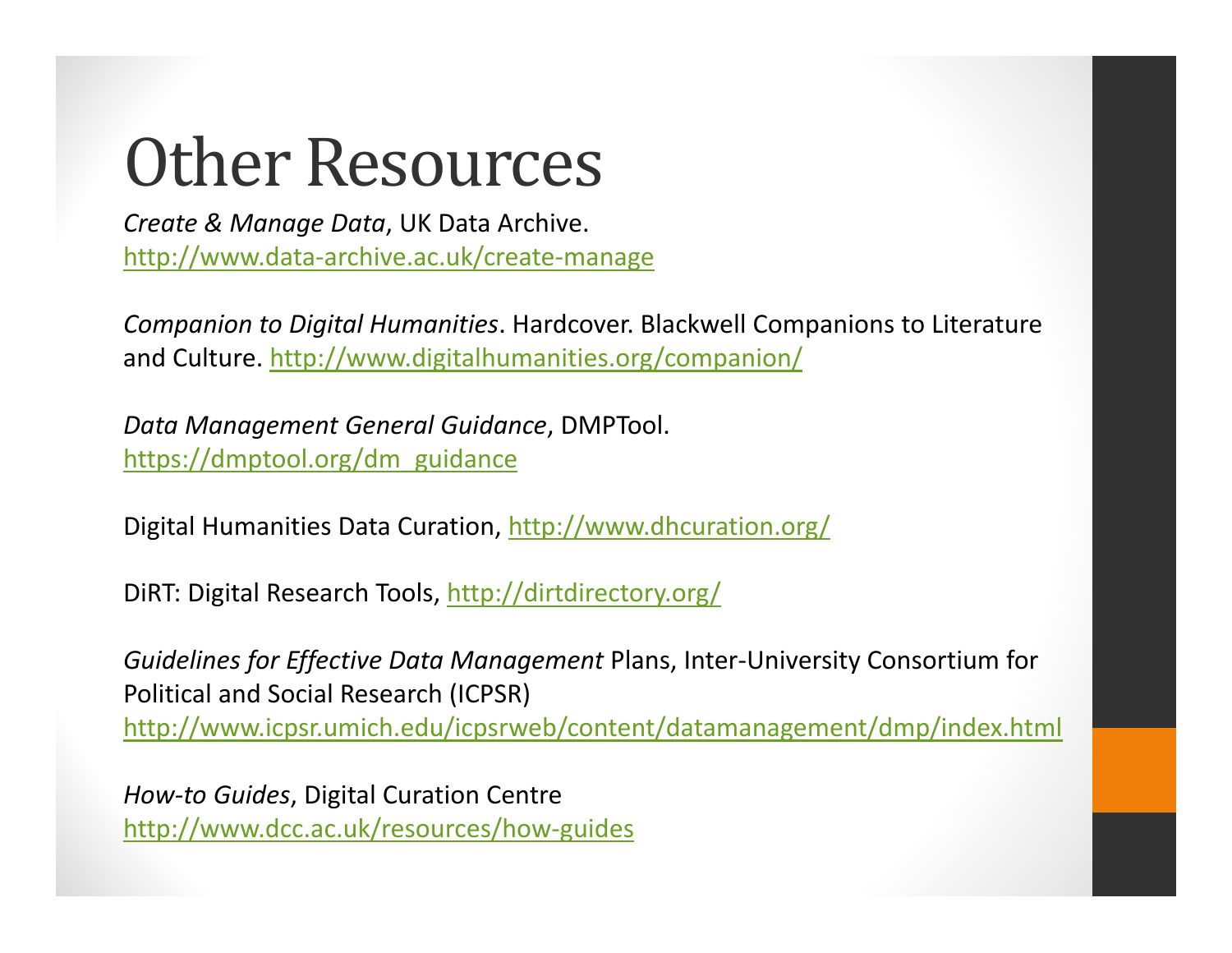#### Attribution

#### This work is a derivative of:

Practical Data Management, ACRL DCIG Webinar. April 30, 2014. Kristen Briney http://www.slideshare.net/kbriney CC‐BY (http://creativecommons.org/licenses/by/4.0/)

And

New England Collaborative Data Management Curriculum, Module 1: Overview of Research Data Management. Andrew Creamer et al. http://library.umassmed.edu/necdmc/modules CC‐BY‐NC (http://creativecommons.org/licenses/by‐nc/4.0/)

Slides used from each presentation are noted at the bottom of the slide.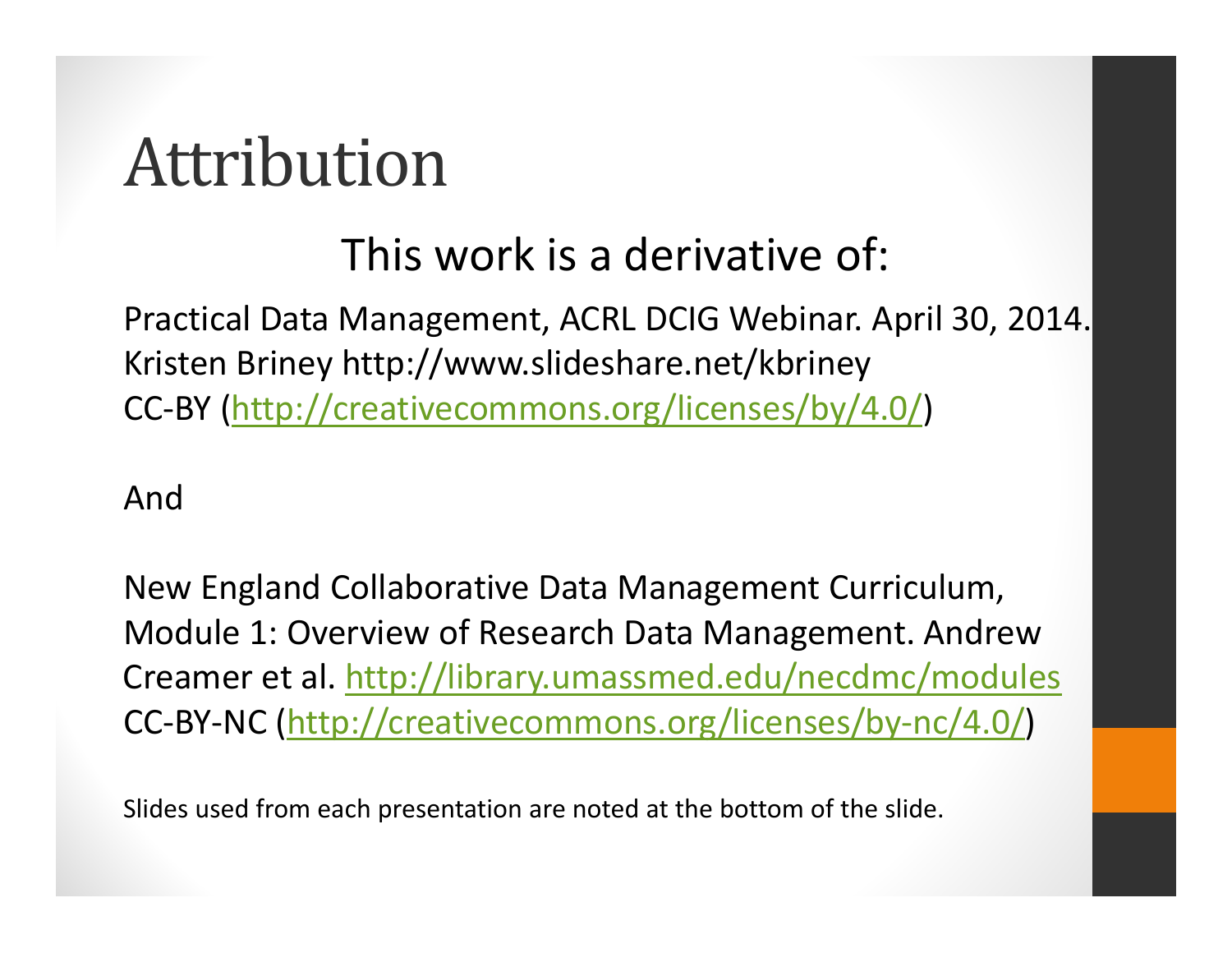### Works Cited

Flanders, Julia, and Trevor Muñoz. "An Introduction to Humanities Data Curation." *DH Curation Guide*, September 22, 2011.

http://guide.dhcuration.org/intro/

Jones, S. (2011). 'How to Develop <sup>a</sup> Data Management and Sharing Plan'. *DCC How‐to Guides.* Edinburgh: Digital Curation Centre. Available online: http://www.dcc.ac.uk/resources/how‐guides

"Documenting your data." *UK Data Archive*. Accessed December 8, 2014. http://www.data‐archive.ac.uk/create‐manage/document

"Back‐Ups & Security, Data Management." *MIT Libraries*. Accessed October 15, 2014. http://libraries.mit.edu/data‐management/store/backups/.

Strasser, Carly et al. "Primer on Data Management: What You Always Wanted to Know."

http://www.dataone.org/sites/all/documents/DataONE\_BP\_Primer\_020212.p df